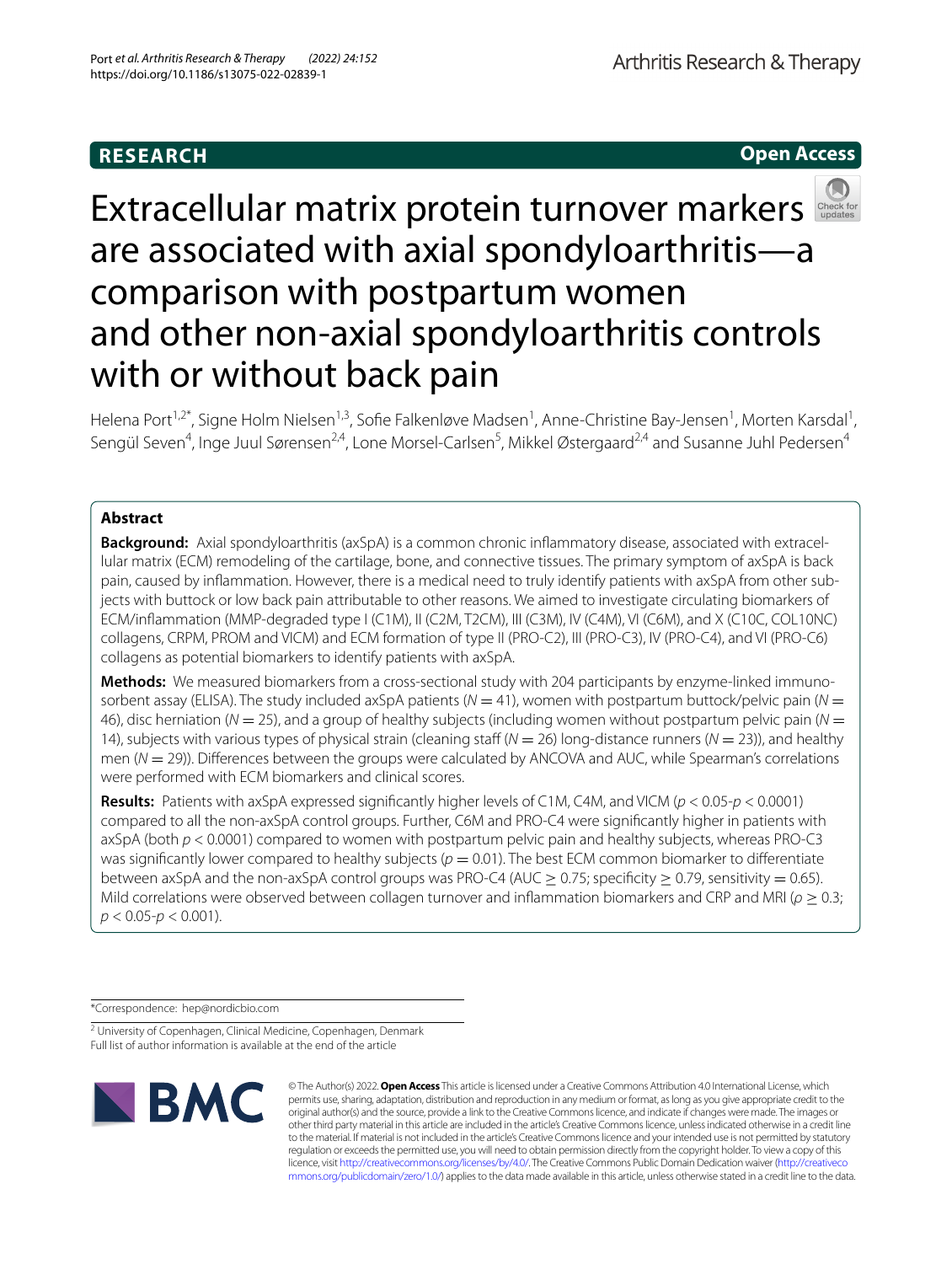**Conclusions:** Biomarkers of type I, IV, and VI collagen and biomarkers of infammation showed an altered turnover in patients with axSpA compared with the non-axSpA control groups. Such biomarkers may be useful in combination with MRI or independently to separate patients with axSpA from other back pain conditions.

**Keywords:** Axial spondyloarthritis, Extracellular matrix, Biomarkers

#### **Background**

Axial spondyloarthritis (axSpA) is a chronic infammatory rheumatic disease that predominantly afects the axial skeleton. The clinical characteristics defining axSpA are chronic back pain and sacroiliitis displayed on magnetic resonance imaging (MRI), and with time, patients may get progressive ankylosis of the sacroiliac (SI) joint and spine leading to ankylosing spondylitis (AS) [\[1](#page-11-0)]. AxSpA generally manifests in early adulthood, between the ages of 20 and 30 years  $[1]$  $[1]$ , and early diagnosis is important since several efective treatments are available [[2,](#page-11-1) [3](#page-11-2)]. Diagnosis of the early stages of axSpA is still currently a clinical challenge since chronic low back pain is a common symptom. Also, MRI detected bone marrow edema in the sacroiliac joints is also frequently seen in patients with nonspecifc back pain [[4,](#page-11-3) [5](#page-11-4)] and particularly in woman with postpartum pelvis/buttock pain [\[6](#page-11-5), [7](#page-11-6)], athletes [\[6,](#page-11-5) [8\]](#page-11-7), and among other groups of healthy subjects [[7](#page-11-6), [9](#page-11-8)], where MRI may have less diagnostic value. Thus, there is an unmet medical need for improved methods for diagnosis. In axSpA, systemic infammation is currently measured by C-reactive protein (CRP), which however often is within the normal range in many axSpA patients [[10\]](#page-11-9) and, therefore, is not always refective of disease activity. CRP may also be elevated as a result of various other chronic infammatory conditions and cannot be characterized as  $axSpA$  specific [\[11](#page-11-10)]. Thus, more precise biomarkers refecting axSpA pathology are needed to identify the altered infammation occurring within the afected joints [[12\]](#page-11-11), which also may have clinical utility in diagnosis and monitoring of disease activity.

The extracellular matrix (ECM) is formed by collagens, elastin, laminin, fbronectin, and proteoglycans. Type I, II, III, IV, and VI collagens are the main structural elements of the ECM [\[13](#page-11-12)]. Prolargin and vimentin are ECM proteins related to infammation, which are found in connective tissue and in cartilage and tendon, respectively. ECM proteins are degraded by proteases, such as cysteine proteases, matrix metalloproteases (MMP), and serine proteases, which release protease-specifc metabolites [[10\]](#page-11-9). MMP are the most crucial enzymes in the ECM remodeling, which support cell proliferation, diferentiation and apoptosis, and participate in the turnover of ECM [\[14](#page-12-0)]. It has been observed that ECM remodeling of the cartilage, bone and connective tissues, and subsequent infammation is disturbed in axSpA [[10\]](#page-11-9). MMP-3, MMP-8, and MMP-9 have been shown to refect the increased disease activity and structural progression in AS [[15\]](#page-12-1). MMP-3 in particular, is produced in response to cytokines in the joints, and higher MMP-3 serum levels have been found in patients with SpA compared to healthy controls [[16\]](#page-12-2).

When proteases degrade the ECM, metabolites are generated and detection of those that are derived in the specifc/local tissue can refect local pathology and be quantifed in blood [\[17](#page-12-3)]. Metabolites, also called neoepitopes, of type I (C1M), type III (C3M), and type VI (C6M) collagen refect the degradation of soft tissues, while neoepitopes of type II collagen (C2M, T2CM) refect degradation of cartilage. C1M has previously shown to be elevated in serum of patients with AS, psoriatic arthritis (PsA), and rheumatoid arthritis (RA) [\[18](#page-12-4), [19\]](#page-12-5). In two studies, levels of C1M, C2M, C3M, and C4M were signifcantly elevated in AS patients compared with age-matched controls, indicating that AS patients have higher connective tissue turnover and these bio-markers were associated with disease activity [[12,](#page-11-11) [18](#page-12-4)]. The neoepitopes of type  $X$  collagen (C10C, COL10NC) detect chondrocyte activity [\[20](#page-12-6)]. Formation biomarkers of type II, III, IV, and VI collagen (PRO-C2, PRO-C3, PRO-C4, and PRO-C6, respectively) quantify formation of cartilage (PRO-C2), fbrosis (PRO-C3 and PRO-C6), and basement membrane turnover (PRO-C4). In a study performed by Gudmann et al., PRO-C2 and PRO-C10, a marker of type X collagen formation, presented increased levels in serum samples from axSpA and PsA patients compared to healthy subjects [[20\]](#page-12-6). Metabolites generated by degradation of C-reactive protein (CRPM) and prolargin (PROM) reveal infammation-related processes and the citrullinated vimentin neoepitope (VICM) shows macrophage activity [\[14,](#page-12-0) [21](#page-12-7)]. It has been shown that CRPM is associated with disease activity in axSpA and together with VICM, both biomarkers separated AS from non-radiographic axSpA patients [\[14](#page-12-0), [22,](#page-12-8) [23](#page-12-9)]. All together, these ECM-derived metabolites can be quantifed in serum but requires further validation before they can be applied as biomarkers to identify patients with axSpA.

In this study, we investigated the circulating ECM biomarkers and their potential to diferentiate axSpA patients from subjects with or without buttock or pelvic pain attributed to other reasons, particularly post-partum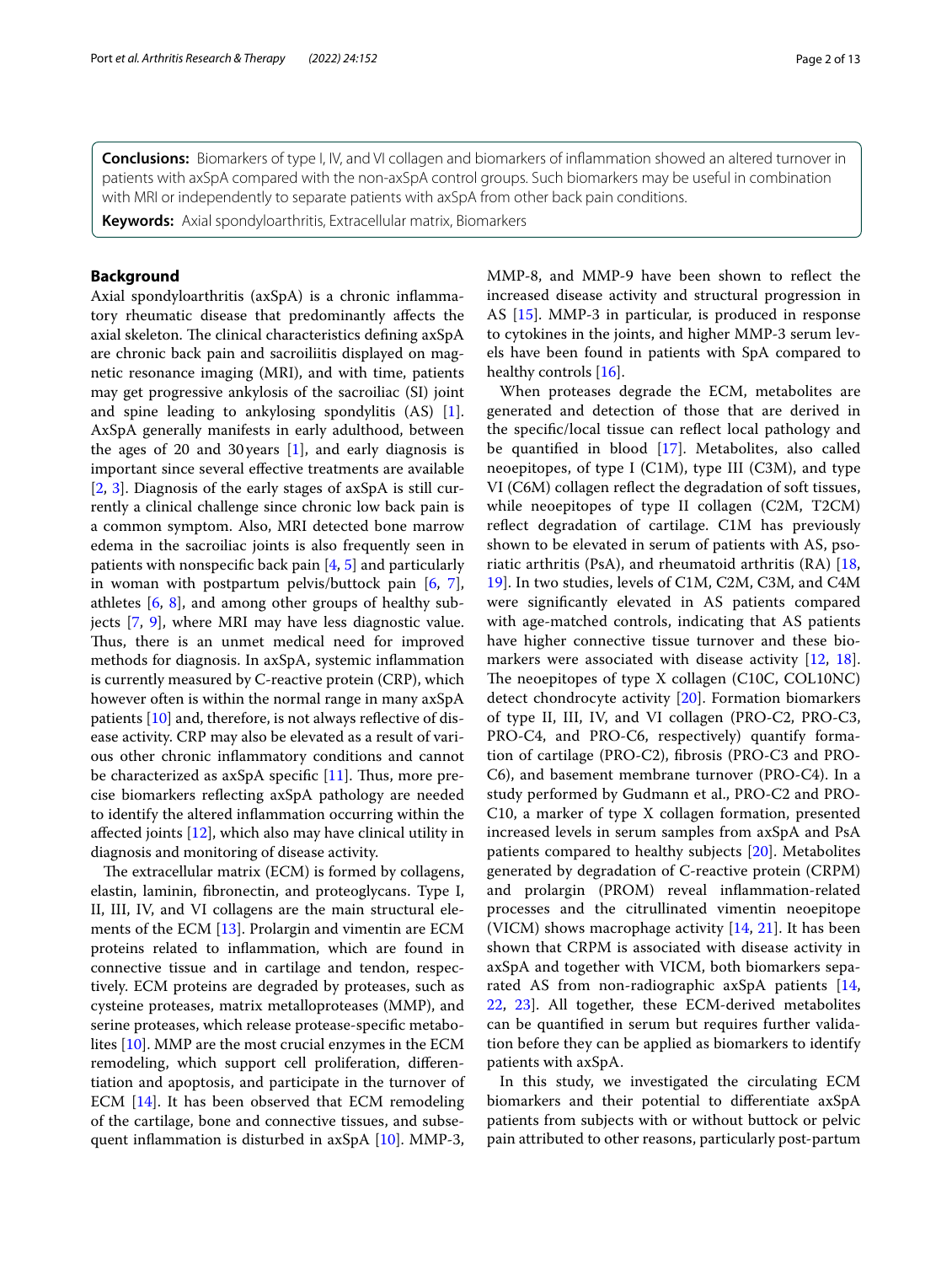women, as well as a large group of healthy subjects. In addition, we aimed to investigate the association of ECMderived biomarkers with clinical parameters and whether these biomarkers could separate axSpA from non-axSpA controls.

# **Methods**

#### **Subjects**

A total of 204 participants were included in the MASH study—a prospective, cross-sectional study conducted at Rigshospitalet, Copenhagen, Denmark, from 2013 to  $2016$  [[7\]](#page-11-6). The MASH study investigated the MRI and biochemical markers in patients with axSpA, subjects with back pain of other reasons, subjects with strain on the sacroiliac joints, and healthy subjects. The participants were included according to seven predefned groups: (1) patients with axSpA  $(N = 41)$ , (2) women with postpartum buttock/pelvic pain 4months to 16month after delivery  $(N = 46)$ , (3) women without postpartum buttock/pelvic pain 4months to 16months after delivery  $(N = 14)$ , (4) patients with lumbar disc herniation ( $N = 14$ ) 25), (5) cleaning staff  $(N = 26)$ , (6) long-distance runners  $(N = 23)$ , (7) a group of healthy men  $(N = 29)$ . Cleaning staff and long-distance runners were included to have a group which had repeated strain in daily life. All participants signed informed consent before study inclusion. The study was approved by the local ethical committee (approval no. H-17034960) and conducted in accordance with the Declaration of Helsinki V and Danish legislation.

Demographic and clinical data were acquired from all participants. Participants were evaluated for exclusion

<span id="page-2-0"></span>

|  | <b>Table 1</b> Panel of biomarkers used in the study |
|--|------------------------------------------------------|
|--|------------------------------------------------------|

criteria (described in [[7\]](#page-11-6)) to ensure that the non-axSpA controls did not have axSpA. Detailed methodology of the clinical examination and the MRI data acquisition of all participants has been previously described [\[7](#page-11-6)]. Serum samples for biomarker measurement were collected from all participants and stored at -80°C until analysis. Missing data from biomarker measurements were observed in the following biomarkers: VICM (4 data points), PROM  $(1$  data point), and C2M  $(1$  data point) due to insufficient sample. The seven groups were reduced to four groups upon biomarker analysis: (1) patients with axSpA, (2) women with postpartum buttock/pelvic pain, (3) patients with lumbar disc herniation, and (4) a new group generated including all healthy subjects which comprised the other four groups: women without postpartum buttock/ pelvic pain, cleaning staf, long-distance runners, and healthy men.

#### **ECM biomarker measurements**

A panel of ECM turnover biomarkers was measured in serum using validated ELISAs and IDS automated chemiluminescent assay.

We measured the biomarkers: MMP-degraded type I (C1M) [\[24](#page-12-10)], II (C2M [[25\]](#page-12-11) and T2CM [\[26\]](#page-12-12)), III (C3M) [\[27](#page-12-13)], IV (C4M) [[28](#page-12-14)], and IV(C6M) [\[29\]](#page-12-15) collagen, type X (C1OC [[30\]](#page-12-16) and COL10NC) collagen degradation, C-reactive protein metabolite (CRPM) [\[31\]](#page-12-17), MMP-cleaved prolargin (PROM) [\[32](#page-12-18)], citrullinated and MMP-degraded vimentin (VICM) [[21\]](#page-12-7), and type II (PRO-C2) [\[33](#page-12-19)], III (PRO-C3) [[34\]](#page-12-20), IV (PRO-C4) [[35](#page-12-21)], and IV (PRO-C6) [\[36\]](#page-12-22) collagen formation (Table [1](#page-2-0)). All biomarker analyses were quality

| <b>Biomarker</b>  | Description of the biomarker                        | Implication                       | Previously<br>assessed in<br>axSpA or AS |
|-------------------|-----------------------------------------------------|-----------------------------------|------------------------------------------|
| C1M               | MMP-2/9/13-degraded type I collagen                 | Interstitial matrix degradation   | Yes                                      |
| C2M               | MMP (multiple)-degraded type II collagen            | Cartilage degradation             | Yes                                      |
| T <sub>2</sub> CM | Collagenase-degraded type II collagen               | Cartilage degradation             | <b>No</b>                                |
| C <sub>3</sub> M  | MMP-9-degraded type III collagen                    | Interstitial matrix degradation   | Yes                                      |
| C4M               | MMP (multiple)-degraded type IV collagen            | Primarily basal lamina disruption | Yes                                      |
| C6M               | MMP-degraded type VI collagen                       | Microfibril degradation           | Yes                                      |
| C10C              | Cathepsin-K-mediated degradation of type X collagen | Chondrocyte activity              | <b>No</b>                                |
| COL10NC           | NC1 domain of type X collagen                       | Chondrocyte activity              | <b>No</b>                                |
| <b>PROM</b>       | MMP-cleaved prolargin                               | Interstitial matrix degradation   | <b>No</b>                                |
| <b>VICM</b>       | Citrullinated and MMP-degraded vimentin             | Inflammation                      | Yes                                      |
| <b>CRPM</b>       | C-reactive protein metabolite                       | Inflammation                      | Yes                                      |
| PRO-C2            | Type II collagen N-terminal pro-peptide             | Cartilage formation               | Yes                                      |
| PRO-C3            | Type III collagen N-terminal pro-peptide            | Fibrosis                          | <b>No</b>                                |
| PRO-C4            | Type IV 7S domain collagen                          | Basement membrane formation       | <b>No</b>                                |
| PRO-C6            | Type VI collagen C5 domain                          | <b>Fibrosis</b>                   | <b>No</b>                                |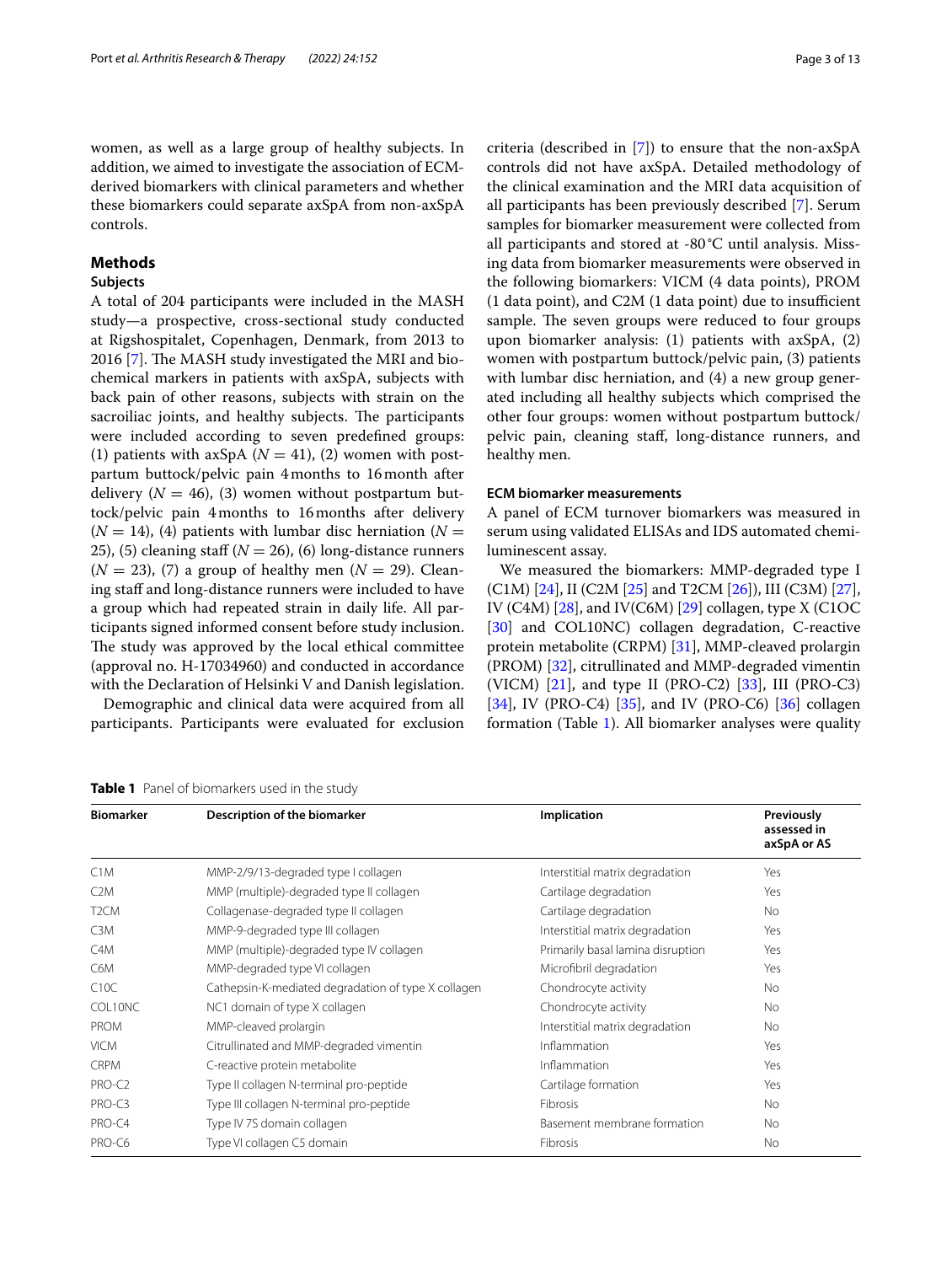controlled with two kit control and three in house quality controls. The inter- and intra- assay variations were below 15% and 10%, respectively. Sample measurements were performed in duplicates and were accepted when the standard curve had a coefficient of variance  $\leq 10\%$ and if at least three of the fve control samples had a coefficient of variance  $\leq$  20%.

## **Statistics**

Baseline characteristics are described as number (frequency) and percentage for categorical variables, and as mean  $(\pm$  SD) for continuous variables. Kruskal-Wallis rank test was used to examine baseline diferences between axSpA patients and the other groups of participants. The biomarker data was natural log-transformed for normalization and four new ratios of degradation/ formation of type II (C2M/PRO-C2), III (C3M/PRO-C3), IV (C4M/PRO-C4), and VI (C6M/PRO-C6) collagen were also included and natural log-transformed. Diferences in the biomarker levels and type II, III, IV, and VI collagen degradation/formation ratios among patients with axSpA and each of the other groups were examined by ANCOVA analyses adjusting by confounders. A nominal signifcance level of 5% was used for the analyses and adjustment for multiple comparison were performed within each biomarker, by Tukey method, but not across biomarkers. Spearman's correlation test was used in analyses between the biomarker levels and clinical assessments in the patients with axSpA, women with postpartum pain, and patients with disc herniation. Only biomarkers showing one or more correlations with a rho ( $\rho$ ) value  $\geq 0.3$  or  $\leq -0.3$  were included. An area under the receiver operating characteristic curve (AUC) was used for exploring the separation potential of the metabolites among patients with axSpA and non-axSpA independently. Data analyses were performed using R studio version 4. 0. 3 (R Foundation for Statistical Computing, Vienna, Austria. URL [https://www.R-project.org](https://www.r-project.org); 2020). Graphical illustrations were created using GraphPad Prism version 9.00 for Windows (GraphPad Software, GraphPad Software, San Diego, California USA, [www.](http://www.graphpad.com) [graphpad.com](http://www.graphpad.com)).

# **Results**

#### **Characteristics of participants**

Demographic, clinical, and biochemical characteristics of the 204 participants included in the MASH study were stratifed according to the group classifcation and presented in Table [2.](#page-4-0) Overall, 84 (41.2%) of the participants were male, the mean age was 33.2years (range 19–45), and 22% were HLA-B27 positive. In addition, 36 (17.6%) of the participants were daily smokers and 70 (34.3%) practiced moderate physical activity. Patients with axSpA exhibited higher infammatory back pain, Spondyloarthritis Research Consortium of Canada (SPARCC) sacroiliac joint infammation and structural scores compared to the rest of the groups, and 12 patients had a medical history of arthritis, 6 of enthesitis, 9 of uveitis, 1 of psoriasis, and 4 of infammatory bowel disease.

#### **Demographic description**

# *ECM turnover is enhanced in patients with axSpA compared to women with pelvic postpartum pain, patients with disc herniation, and healthy controls*

Patients with axSpA expressed signifcantly higher levels of MMP-degraded type I, IV, and VI collagen (C1M, C4M and C6M; *p* < 0.0001, *p* < 0.05, *p* < 0.0001, respectively), MMP-driven citrullinated vimentin degradation (VICM, *p* < 0.05), type IV collagen formation (PRO-C4, *p* < 0.0001), and degradation/formation ratio of type VI collagen (C6M/PRO-C6, *p* < 0.0001) compared to women with buttock/pelvic postpartum pain when adjusting for confounders age, gender and body mass index (BMI) (Table [3](#page-6-0)). Patients with axSpA also presented signifcantly higher levels of C1M, C4M, VICM, and degradation/formation ratio of type III collagen (C3M/PRO-C3; *p* < 0.05,  $p \le 0.01$ ,  $p \le 0.01$ ,  $p < 0.05$ , respectively) when compared to patients with disc herniation (Table [3\)](#page-6-0). Furthermore, when compared to healthy controls, patients with axSpA showed signifcantly higher levels of the same biomarkers as when compared to women with pelvic postpartum pain (C1M, C4M, C6M, VICM, PRO-C4, C3M/PRO-C3; *p* < 0.0001, *p* < 0.0001, *p* < 0.0001, *p* < 0.01, *p* < 0.0001, *p* < 0.01, respectively) and signifcant decreased levels of type III collagen formation (PRO-C3,  $p \leq 0.01$ ). Similar signifcant diferences were observed when further adjusting for the participants' physical activity (from light to most heavy) or their smoking status (from daily smoker to never smoked) (Table [3\)](#page-6-0). C-reactive protein metabolite (CRPM) and type III collagen degradation (C3M) levels were higher in patients with axSpA compared to healthy subjects when further adjusting for their smoking status (*p* < 0.05 in both) and type IV degradation/formation ratio (C4M/PRO-C4) was signifcantly lower in patients with axSpA compared to patients with disc herniation (*p* < 0.05). However, when further adjusting for MRI infammation score, no signifcant diferences were found in C4M or VICM among patients with axSpA vs. women with pelvic postpartum pain, vs. patients with disc herniation or vs. healthy controls (Table [3](#page-6-0)). No signifcant diferences were observed in biomarkers of type II and VI collagen formation (PRO-C2 and PRO-C6, respectively), type II collagen degradation (C2M and T2CM) or type II degradation/formation ratio (C2M/PRO-C2), type X collagen degradation (C10C and COL10NC), nor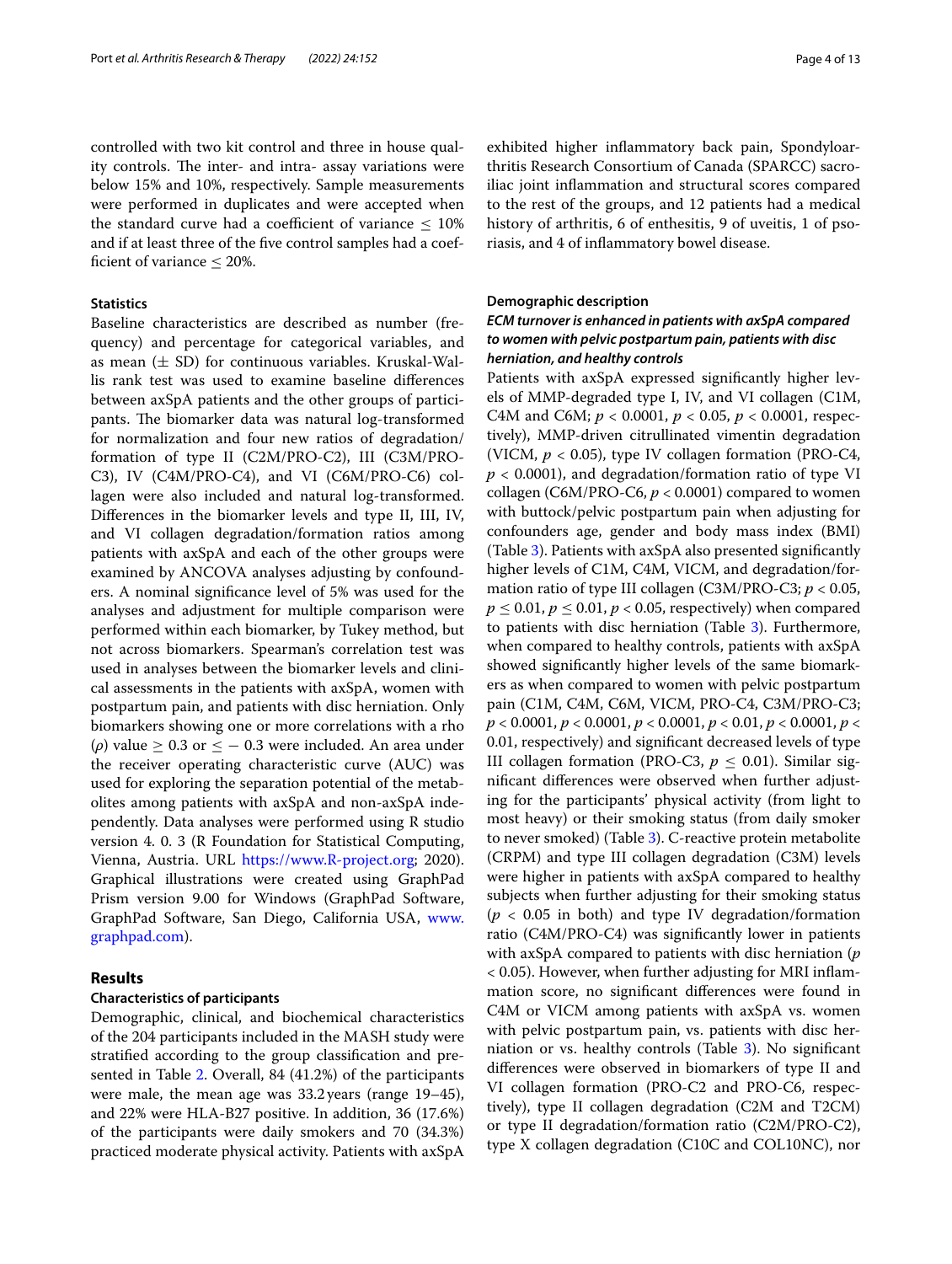# <span id="page-4-0"></span>**Table 2** Demographic, clinical, and biochemical characteristics of the diferent groups of study participants

|                                         | <b>Patients with</b><br>$axSpA (n = 41)$ | Women with postpartum<br>buttock/pelvic pain ( $n = 46$ ) | <b>Patients with disc</b><br>herniation ( $n = 25$ ) | Healthy subjects ( $n = 92$ ) |
|-----------------------------------------|------------------------------------------|-----------------------------------------------------------|------------------------------------------------------|-------------------------------|
| Demographic feature                     |                                          |                                                           |                                                      |                               |
| Age, years                              | 30.9 (6.41)                              | 32.6 $(3.25)^{+}$                                         | 35.2 $(5.70)^{+}$                                    | $34(6.42)^{+}$                |
| Male sex, no. (%)                       | 26 (63.4)                                | $0(0)^5$                                                  | 11(44.0)                                             | 45 (48.9)                     |
| HLA-B27 positive, no. (%)               | 33 (80.5)                                | 5 $(10.9)^9$                                              | $0(0)^{5}$                                           | $6(6.5)^{6}$                  |
| CRP, mg/liter                           | 11.4(13.5)                               | $1.66(2.06)^5$                                            | $2.19(3.28)^5$                                       | $1.71(3.01)^5$                |
| Body mass index, kg/m <sup>2</sup>      | 23.1 (2.95)                              | 25.0 (4.39)                                               | 26.1 (4.03)                                          | 24.50 (3.45)                  |
| No. of childbirths if woman             | 1.7(0.8)                                 | 1.5(0.8)                                                  | 1.6(0.9)                                             | 2.14(1.13)                    |
| Years since last childbirth if woman    | 4.9(4.6)                                 | 0.7(0.3)                                                  | 9.1(7.0)                                             | 7(6.8)                        |
| Symptom duration, years                 | 8(5.6)                                   | $1(0.8)^5$                                                | $0.8(0.4)^5$                                         | <b>NA</b>                     |
| Smoking status, no (%)                  |                                          |                                                           |                                                      |                               |
| Daily smoker                            | 10(24.4)                                 | 2(4.3)                                                    | 12 (48.0)                                            | 12(13)                        |
| Occasional smoker                       | 9(22.0)                                  | 6(13.0)                                                   | 4(16.0)                                              | 11(12)                        |
| Never smoked                            | 13(31.7)                                 | 25 (54.3)                                                 | 7(28.0)                                              | 62(67.4)                      |
| Previous smoker                         | 8(19.5)                                  | 13 (28.3)                                                 | 2(8.0)                                               | 7(7.6)                        |
| Physical activity (%)                   |                                          |                                                           |                                                      |                               |
| Light                                   | 11(26.8)                                 | 7(15.2)                                                   | 9(36.0)                                              | 17(18.5)                      |
| Moderate                                | 11(26.8)                                 | 29 (63.0)                                                 | 7(28.0)                                              | 23(25)                        |
| Heavy                                   | 13(31.7)                                 | 8(17.4)                                                   | 6(24.0)                                              | 21(22.8)                      |
| Most heavy                              | 6(14.6)                                  | 2(4.3)                                                    | 3(12.0)                                              | 31(33.7)                      |
| Inflammatory back pain, no. (%)         | 41 (100)                                 | 11 $(23.9)^5$                                             | $3(12.0)^5$                                          | 0(0)                          |
| Medical history of SpA features, no (%) |                                          |                                                           |                                                      |                               |
| Arthritis                               | 12 (29.3)                                | $0(0)^{5}$                                                | 1(4.0)                                               | 0(0)                          |
| Enthesitis                              | 6(14.6)                                  | $1(2.2)^{+}$                                              | 0(0)                                                 | 9(9.8)                        |
| Uveitis                                 | 9(22.0)                                  | $0(0)^5$                                                  | 0(0)                                                 | $0(0)^5$                      |
| Psoriasis                               | 1(2.4)                                   | 0(0)                                                      | 0(0)                                                 | 0(0)                          |
| Inflammatory bowel disease, no. (%)     | 4(9.8)                                   | 0(0)                                                      | 0(0)                                                 | $0(0)^+$                      |
| Clinical examination                    |                                          |                                                           |                                                      |                               |
| $SL \geq 1$ , no. (%)                   | $1(2.4\%)$                               | ΝA                                                        | <b>NA</b>                                            | ΝA                            |
| $TJC \ge 1$ , no. (%)                   | $2(4.8\%)$                               | ΝA                                                        | <b>NA</b>                                            | NA.                           |
| Pain                                    | 3.9.8(25.1)                              | ΝA                                                        | <b>NA</b>                                            | NA.                           |
| Physician global VAS score              | 4.3(2.7)                                 | NA.                                                       | <b>NA</b>                                            | ΝA                            |
| <b>BASDAI</b> score                     | 4(2,1)                                   | NA.                                                       | <b>NA</b>                                            | ΝA                            |
| <b>BASFI</b> score                      | 2.7(2.1)                                 | <b>NA</b>                                                 | <b>NA</b>                                            | <b>NA</b>                     |
| <b>BASMI</b> score                      | 1.2(1.7)                                 | $0.3(0.7)^9$                                              | 0.5(0.6)                                             | $2.85(7.19)^9$                |
| SPARCC SI joint score                   |                                          |                                                           |                                                      |                               |
| Inflammation score (0-48)               | 10.8 (10.7)                              | $3.88(5.7)^{\ddagger}$                                    | $0.3(0.9)^5$                                         | $0.41(1.01)^5$                |
| SSS fat lesion score (scale 0-40)       | 12(11.1)                                 | $0.5(2.3)^9$                                              | $0.3(1.0)^5$                                         | $0.6(2)^{6}$                  |
| SSS erosion score (scale 0-40)          | 5.2(4.8)                                 | $0.5(2.2)^{5}$                                            | $0.02(0.1)^5$                                        | $0.05(0.2)^5$                 |
| SSS backfill score (scale 0-20)         | 4.8(5.6)                                 | $0(0)^5$                                                  | $0(0)^5$                                             | $0(0)^5$                      |
| SSS ankylosis score (scale 0-20)        | 3.5(6.0)                                 | $0(0)^5$                                                  | $0(0)^5$                                             | $0(0)^5$                      |
| Extracellular biomarkers levels, ng/ml  |                                          |                                                           |                                                      |                               |
| C1M                                     | 84.3 (85.7)                              | 36.7 (20.2)                                               | 42.4 (28.1)                                          | 34.20 (20.98)                 |
| C2M                                     | 23.97 (6.98)                             | 28.12 (9.70)                                              | 27.65 (19.25)                                        | 23.16 (6.60)                  |
| T <sub>2</sub> CM                       | 5.56(1.35)                               | 5.66 (1.66)                                               | 5.96 (1.44)                                          | 5.71(2.60)                    |
| C3M                                     | 15.6 (3.95)                              | 14.0 (1.90)                                               | 13.9 (4.46)                                          | 13.84 (3.04)                  |
| C4M                                     | 34.9 (10.2)                              | 27.5 (4.59)                                               | 28.0 (8.64)                                          | 28.03 $(8.74)^5$              |
| C6M                                     | 20.5 (5.75)                              | 17.2 (2.83)                                               | 19.4 (4.85)                                          | $16.89(4.52)^{9}$             |
| C10C                                    | 2570 (462)                               | 2610 (450)                                                | 2530 (632)                                           | 2557.12 (593.15)              |
| COL10NC                                 | 9.15(5.81)                               | 9.33(13.2)                                                | 8.32 (4.95)                                          | 9.78 (5.32)                   |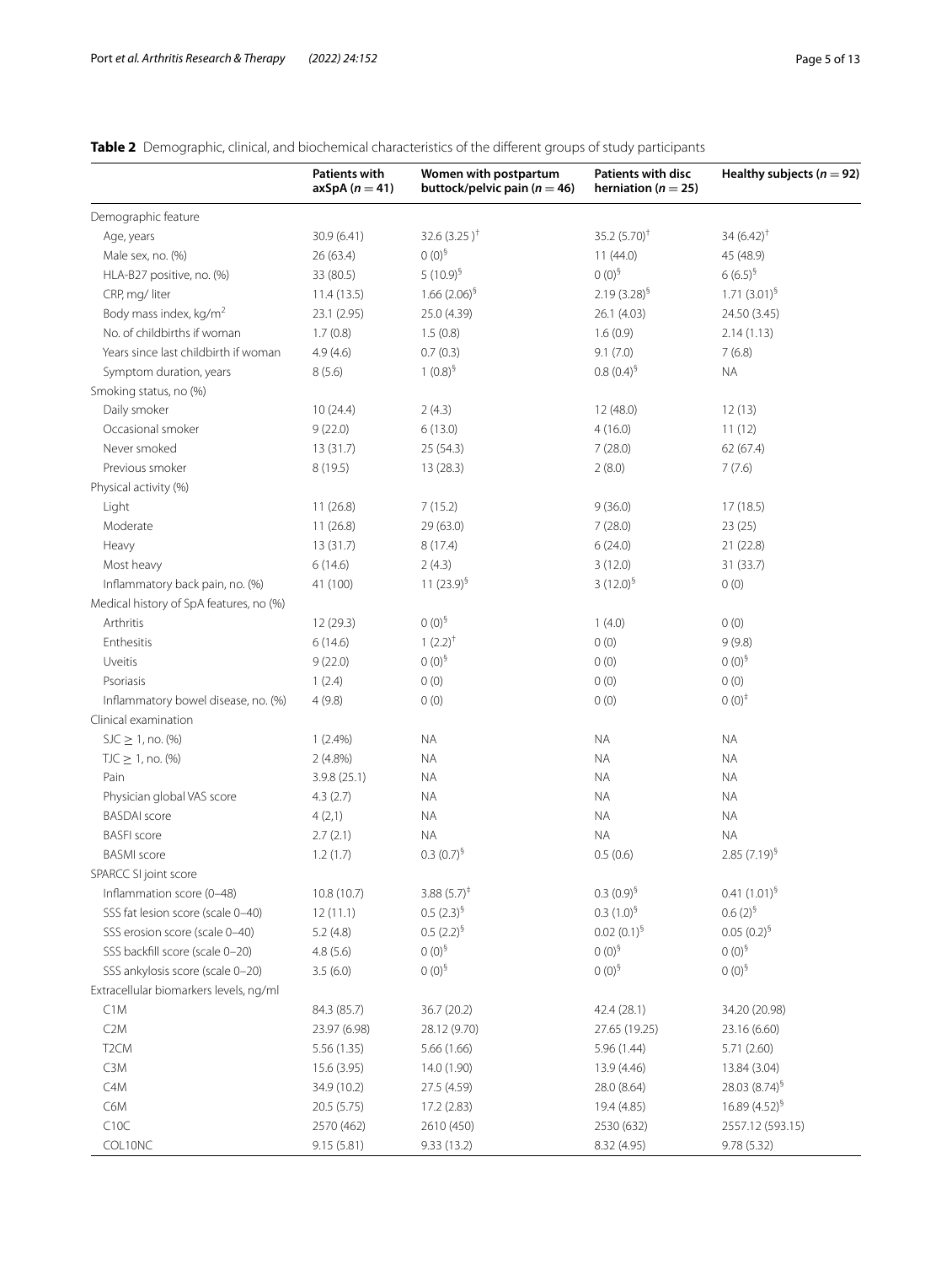|                    | <b>Patients with</b><br>axSpA $(n=41)$ | Women with postpartum<br>buttock/pelvic pain ( $n = 46$ ) | Patients with disc<br>herniation ( $n = 25$ ) | Healthy subjects ( $n = 92$ ) |
|--------------------|----------------------------------------|-----------------------------------------------------------|-----------------------------------------------|-------------------------------|
| <b>PROM</b>        | 0.30(0.09)                             | 0.26(0.09)                                                | 0.27(0.08)                                    | 0.26(0.08)                    |
| <b>VICM</b>        | 5.80(4.36)                             | $3.85(2.63)^{\ddagger}$                                   | 3.65(3.09)                                    | 3.65(2.38)                    |
| <b>CRPM</b>        | 11.9(2.87)                             | $11.0(5.16)^{\ddagger}$                                   | 12.9 (12.4)                                   | $10.42(2.55)^{\ddagger}$      |
| PRO-C <sub>2</sub> | 22.39(6.27)                            | 25.47 (10.30)                                             | 21.88 (6.91)                                  | 27.10 (20.93)                 |
| PRO-C3             | 10.2(2.52)                             | 11.2(2.87)                                                | 11.2(3.70)                                    | $11.40(2.79)^{\ddagger}$      |
| PRO-C4             | 7370.07 (763.99)                       | 6811.70 (687.48) <sup>§</sup>                             | 7083.46 (1149.44)                             | 6491.39 (834.36) <sup>§</sup> |
| PRO-C6             | 6.94(2.45)                             | 7.93(3.51)                                                | 7.61(2.87)                                    | 6.11(1.36)                    |

#### **Table 2** (continued)

Except where indicated otherwise, mean  $\pm$  SD is presented. Kruskal-Wallis rank test was used with patients with patients with axSpA as the reference group. Signifcance is shown as † *p*<0.05, ‡ *p*<0.01, and § *p*<0.001

*Abbreviations*: *CRP* C-reactive protein, *NA* not applicable, *SJC* swollen joint count, *TJC* tender joint count, *SPARCC* Spondyloarthritis Research Consortium of Canada, *VAS* visual analog scale (each scale 0–10), *BASDAI* Bath Ankylosing Spondylitis Disease Activity Index (scale 0–10), *BASFI* Bath Ankylosing Spondylitis Functional Index (scale 0–10), *BASMI* Bath Ankylosing Spondylitis Metrology Index (scale 0–10), *SSS* SI joint structural lesion score, *C1M* metalloproteinase (MMP)-degraded type I collagen, *C2M* metalloproteinase (MMP)-degraded type II collagen, *T2CM* MMP-1 and MMP-13-mediated degradation of type II collagen, *C3M* MMP-degraded type III collagen, *C4M* MMP-degraded type IV collagen, *C6M* MMP-degraded type VI collagen, *CRPM* C-reactive protein metabolite, *PROM* MMP-1 and MMP-13-mediated degradation of prolargin, *VICM* citrullinated and MMP-degraded vimentin, *PRO-C2* pro-peptide of type II collagen, *PRO-C3* pro-peptide of type III collagen, *PRO-C4* pro-peptide of type IV collagen, *PRO-C6* pro-peptide of type VI collagen

MMP-cleaved prolargin (PROM) among the three comparisons in any of the adjusted models (Table [3\)](#page-6-0).

We also explored for diferences between patients with axSpA and each of the initial seven groups (Supplementary Figure [S1](#page-11-13)). Similar diferences were observed within the same biomarkers as described above. C1M, C3M, C4M C6M, CRPM, PRO-C4, and VICM showed signifcantly higher levels in patients with axSpA than in the runners' group (*p* < 0.01 for all except VICM (*p* < 0.05)), and the C3M/PRO-C3 ratio was also signifcantly increased  $(p < 0.001)$ . C1M, C6M, PRO-C4, and VICM showed signifcantly increased levels in the axSpA group compared to the healthy men group. PRO-C4 also showed higher levels in the axSpA group compared to the cleaning staf group and the women with pelvic postpartum pain group ( $p < 0.001$ ,  $p < 0.01$ , respectively). C6M/ PRO-C6 ratio showed signifcantly higher levels in the group of patients with axSpA compared to the women with pelvic postpartum pain ( $p < 0.01$ ). Neither C2M, T2CM, PRO-C2, C2M/PRO-C2, C4M/PRO-C4, nor PROM showed any signifcant diferences between the axSpA group and each of the other groups; see Figure S1.

# *ECM remodeling biomarkers are not strongly associated with clinical assessment of disease activity or severity of axSpA*

In patients with axSpA, PRO-C3 and C3M/PRO-C3 mild–moderately correlated with age (Spearman's *ρ* ≥  $\pm 0.35$ ,  $p < 0.05$ - $p < 0.001$ , Table [4](#page-7-0)). C1M, C3M, C4M, C6M, PRO-C4, and C3M/PRO-C3 moderate–highly correlated with CRP ( $\rho \geq 0.5$ ; all  $p < 0.001$ , Table [4\)](#page-7-0), while COL10NC, VICM, CRPM, and C6M/PRO-C6 presented a mild-moderate correlation ( $\rho \ge \pm 0.35$ ;  $p < 0.05$ - $p <$  0.01, Table [4\)](#page-7-0). C3M, PRO-C3, and C3M/PRO-C3 mild– moderately correlated with symptom duration of the disease (*ρ* > ±0.34; *p* < 0.05-*p* < 0.001, Table [4\)](#page-7-0). Pain visual analog scale (VAS) mildly correlated with PRO-C6 and C6M/PRO-C6 (*ρ* ≥ ±0.35; *p* < 0.05, Table [4](#page-7-0)). Bath Ankylosing Spondylitis Disease Activity Index (BASDAI) presented a mild correlation with PRO-C3 ( $\rho = -0.31$ ;  $p <$ 0.01), whereas Bath Ankylosing Spondylitis Metrology Index (BASMI) showed a mild to moderate correlation with C6M and C6M/PRO-C6 ( $\rho \geq 0.37$ ;  $p < 0.05$  and  $p$  $<$  0.001, Table [4](#page-7-0)). The SPARCC MRI SI joint inflammation score was mildly correlated with C10C ( $\rho = -$ 0.32; *p* < 0.05). From the MRI SI Joint Structural Scores (SSS), erosion presented a mild correlation with C10C, and C6M/PRO-C6 ( $\rho > \pm 0.3$ ;  $p < 0.01$ ) and a moderate to high correlation with PRO-C6 ( $\rho = 0.55$ ;  $p < 0.001$ ). SSS Backfll score presented a mild to moderate correlation with T2CM, C10C, and PRO-C4 (all  $\rho > \pm 0.32$ ;  $p <$ 0.05), whereas SSS ankylosis score was mild-moderately correlated with C3M, C4M, C6M, PROM, C3M/PRO-C3, C4M/PRO-C4, and C6M/PRO-C6 (all *ρ* > ±0.34; *p* <  $0.05-p < 0.01$ ).

C1M, T2CM C3M, C4M, C6M, COL10NC, PROM, VICM, CRPM, PRO-C3, PRO-C4, PRO-C6 C3M/PRO-C3, C4M/PRO-C4, and C6M/PRO-C6 were not correlated with BMI, VAS patient global, BASDAI, BASFI, swollen joint count (SJC), tender joint count (TJC), SPARCC SSS fat score, and SSS erosion score (Table [4](#page-7-0)). C2M, PRO-C2, and C2M/PRO-C2 did not show any correlation with any of the clinical variables.

We further examined the correlation between ECM metabolites and clinical parameters in the women with pelvic postpartum pain and in the patients with disc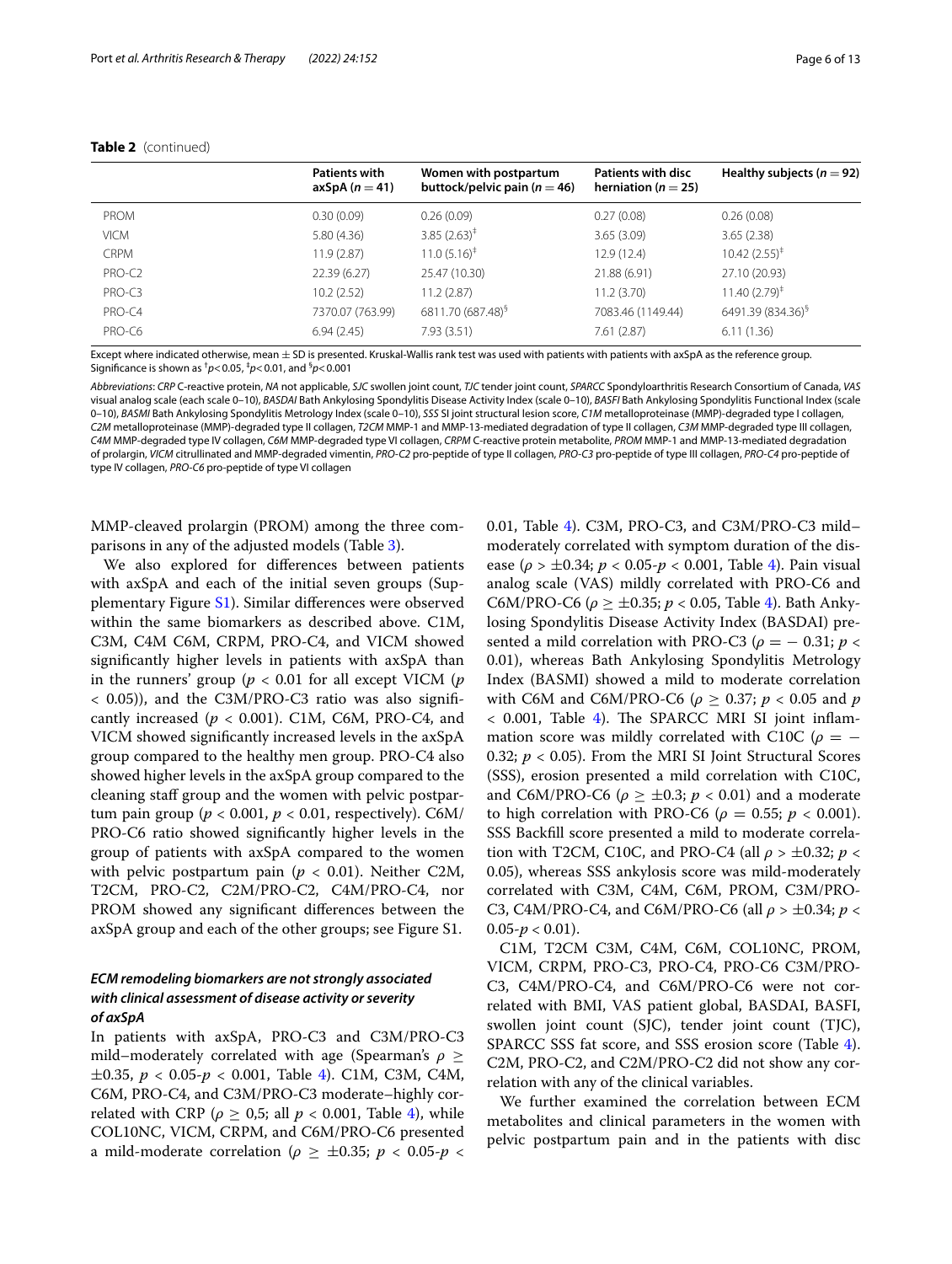|                   | 홂                       | Model A: Adjusted for age, gender, and |                                                                                                                                                                                                                                                                                                                                                                                                    | and physical activity                                                                                                                                  | Model B: Adjusted for age, gender, BMI, |                | and smoking status | Model C: Adjusted for age, gender, BMI, |                | inflammation score | Model D: Adjusted for age, gender,<br>BMIMMP and SPARCC MRI SI joint |             |
|-------------------|-------------------------|----------------------------------------|----------------------------------------------------------------------------------------------------------------------------------------------------------------------------------------------------------------------------------------------------------------------------------------------------------------------------------------------------------------------------------------------------|--------------------------------------------------------------------------------------------------------------------------------------------------------|-----------------------------------------|----------------|--------------------|-----------------------------------------|----------------|--------------------|----------------------------------------------------------------------|-------------|
|                   | AxSpA vs<br><b>WWPP</b> | AxSpA vs<br>DH                         | AxSpA vs<br>HS                                                                                                                                                                                                                                                                                                                                                                                     | AxSpA vs<br>WWPP                                                                                                                                       | AxSpA vs<br>DH                          | AxSpA vs<br>HS | AxSpA vs<br>WWPP   | AxSpA vs<br>DH                          | AxSpA vs<br>HS | AxSpA vs<br>WWPP   | AxSpA vs<br>DH                                                       | AxSpA vs HS |
| M <sub>C</sub>    | 0.0001                  | 9.04                                   | 0.0001                                                                                                                                                                                                                                                                                                                                                                                             | 0.0001                                                                                                                                                 | 0.05                                    | 0.0001         | 0.002              | 0.03                                    | 0.0001         | $\frac{2}{3}$      | 0.54                                                                 | 5s          |
| C <sub>2</sub> M  | 0.67                    | 0.95                                   | 0.78                                                                                                                                                                                                                                                                                                                                                                                               | 0.77                                                                                                                                                   | 0.93                                    | 0.88           | 0.71               | 0.87                                    | 0.94           | 0.74               | 0.98                                                                 | 0.82        |
| T <sub>2</sub> CM | 0.00                    | 0.96                                   | 0.93                                                                                                                                                                                                                                                                                                                                                                                               | 0.00                                                                                                                                                   | 0.96                                    | 0.89           | 0.98               | 0.86                                    | 0.73           | 0.99               | S                                                                    | 0.64        |
| C3M               | 0.59                    | 0.14                                   | $\overline{0.11}$                                                                                                                                                                                                                                                                                                                                                                                  | 0.62                                                                                                                                                   | 0.18                                    | 0.32           | 0.55               | 0.07                                    | 0.03           | 00.1               | $\overline{6}0$                                                      | 0.99        |
| C4M               | 0.02                    | 0.01                                   | 0.0001                                                                                                                                                                                                                                                                                                                                                                                             | 0.02                                                                                                                                                   | 0.02                                    | 0.0007         | 0.03               | ៑                                       | 0.0007         | 0.18               | 0.28                                                                 | 0.09        |
| C6M               | 0.0001                  | 0.38                                   | 0.0001                                                                                                                                                                                                                                                                                                                                                                                             | 0.001                                                                                                                                                  | 0.44                                    | 0.0007         | 0.002              | 0.29                                    | 0.0007         | ā                  | 0.78                                                                 | ō.o         |
| CIDC              | 0.90                    | 0.75                                   | 0.79                                                                                                                                                                                                                                                                                                                                                                                               | 0.89                                                                                                                                                   | 0.73                                    | 0.73           | 0.78               | 0.81                                    | 0.71           | 0.72               | 0.48                                                                 | 0.48        |
| COLIONC           | 1.00                    | 0.99                                   | 0.66                                                                                                                                                                                                                                                                                                                                                                                               | $\odot$                                                                                                                                                | 0.99                                    | 0.76           | 0.00               | 0.97                                    | 0.93           | 0.97               | 0.74                                                                 | 00.1        |
| PROM              | 0.66                    | 0.94                                   |                                                                                                                                                                                                                                                                                                                                                                                                    | 0.82                                                                                                                                                   | 0.94                                    | 0.16           | 0.62               | 0.95                                    |                | 0.63               | 0.90                                                                 | 0.17        |
| VICM              | 0.04                    | ā                                      | 0.002                                                                                                                                                                                                                                                                                                                                                                                              | 0.05                                                                                                                                                   | ō.or                                    | 0.003          | $\overline{0.11}$  | 0.002                                   | 0.002          | 0.22               | 0.16                                                                 | 0.17        |
| CRPM              | 0.32                    | 0.84                                   | 0.10                                                                                                                                                                                                                                                                                                                                                                                               | 0.74                                                                                                                                                   | 0.91                                    | 0.54           | 0.20               | 0.85                                    | 0.04           | 0.53               | 0.98                                                                 | 0.43        |
| PRO-C2            | 0.59                    | $\frac{8}{1}$                          | 0.50                                                                                                                                                                                                                                                                                                                                                                                               | 0.93                                                                                                                                                   | 00.1                                    | 0.85           | 0.71               | $\sum_{i=1}^{n}$                        | 0.61           | 0.76               | 0.99                                                                 | 0.82        |
| PRO-C3            | 0.44                    | 0.36                                   | ō.o                                                                                                                                                                                                                                                                                                                                                                                                | 0.44                                                                                                                                                   | 0.38                                    | 0.02           | 0.79               | 0.26                                    | 0.07           | 0.47               | 0.42                                                                 | 0.05        |
| PRO-C4            | 0.0001                  | 0.17                                   | 0.0007                                                                                                                                                                                                                                                                                                                                                                                             | 0.0001                                                                                                                                                 | 0.20                                    | 0.000          | 0.002              | 0.20                                    | 0.0001         | ōo                 | 0.60                                                                 | 0.0001      |
| PRO-C6            | 0.20                    | 0.40                                   | 0.54                                                                                                                                                                                                                                                                                                                                                                                               | 0.46                                                                                                                                                   | 0.43                                    | 0.31           | 0.35               | 0.43                                    | 0.21           | 0.16               | 0.34                                                                 | 0.88        |
| C2M/PRO-C2        | 0.99                    | 0.98                                   | 0.32                                                                                                                                                                                                                                                                                                                                                                                               | $\overline{S}$                                                                                                                                         | 0.96                                    | 0.68           | $\overline{5}$     | (60)                                    | 0.54           | $\sum_{i=1}^{n}$   | 0.96                                                                 | 0.61        |
| C3M/PRO-C3        | 0.22                    | <b>9.04</b>                            | 0.002                                                                                                                                                                                                                                                                                                                                                                                              | 0.23                                                                                                                                                   | $\frac{65}{5}$                          | 0.01           | 0.39               | 5.or                                    | 0.002          | 0.67               | 0.43                                                                 | 0.20        |
| C4M/PRO-C4        | 0.51                    | 0.08                                   | 0.24                                                                                                                                                                                                                                                                                                                                                                                               | 0.50                                                                                                                                                   | 0.09                                    | 0.33           | 0.55               | 0.04                                    | 0.14           | 0.89               | 0.49                                                                 | 0.92        |
| C6M/PRO-C6        | 0.0001                  | 0.07                                   | 0.15                                                                                                                                                                                                                                                                                                                                                                                               | 0.0001                                                                                                                                                 | 0.08                                    | 0.52           | 0.0007             | 0.06                                    | 0.44           | 0.0001             | 0.15                                                                 | 0.37        |
|                   |                         |                                        | ANCOVA analysis between groups were performed. Comparisons that had statistical significance of $\rho < 0.05$ are highlighted in bold                                                                                                                                                                                                                                                              |                                                                                                                                                        |                                         |                |                    |                                         |                |                    |                                                                      |             |
|                   |                         |                                        | Abbreviations: WWPP women with pelvic postpartum pain, DH disc herniation, H5 healthy subjects, CIM metalloproteinase (MMP)-decraded type I collagen, C2M metalloproteinase (MMP)-degraded type II collagen, T2CM<br>MMP-1 and MMP-13-mediated degradation of type II collagen, C3M MMP-degraded type IV collagen, C6M MMP-degraded type VI collagen, PROM MMP-13-mediated ediated MMP-13-mediated |                                                                                                                                                        |                                         |                |                    |                                         |                |                    |                                                                      |             |
|                   |                         |                                        | degradation of prolargin, WCM citrullinated and MMP-degraded vimentin, CRPM C-reactive protein metabolite, C10C cathepsin-K mediated degradation of type X collagen, COL10WC NC domain of type X collagen, PRO-C2                                                                                                                                                                                  | pro-peptide of type II collagen, PRO-C3pro-peptide of type III collagen, PRO-C4 pro-peptide of type IV collagen, PRO-C6 pro-peptide of type VI collage |                                         |                |                    |                                         |                |                    |                                                                      |             |

<span id="page-6-0"></span>

Port *et al. Arthritis Research & Therapy (2022) 24:152* Page 7 of 13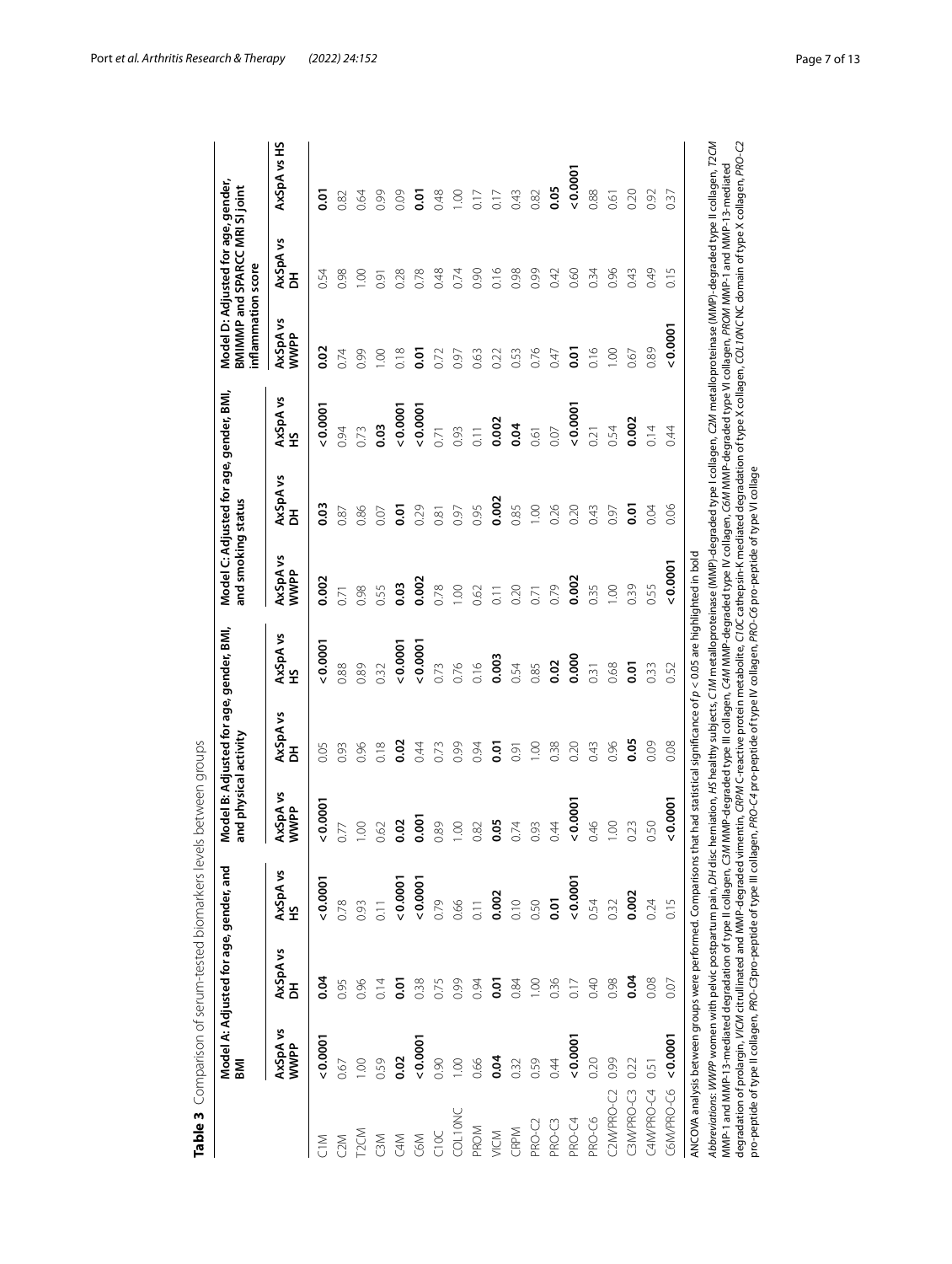<span id="page-7-0"></span>

| $\mathfrak{c}$                                                                                                                                                                                                |
|---------------------------------------------------------------------------------------------------------------------------------------------------------------------------------------------------------------|
|                                                                                                                                                                                                               |
|                                                                                                                                                                                                               |
|                                                                                                                                                                                                               |
| )<br>)<br>)<br>)<br>)                                                                                                                                                                                         |
|                                                                                                                                                                                                               |
|                                                                                                                                                                                                               |
|                                                                                                                                                                                                               |
|                                                                                                                                                                                                               |
| that is a final self-of the system of the system of the system of the control of the parts.<br>- 22 23 - 32 23 24 - 23 24 - 23 24 - 23 24 - 23 24 - 23 24 - 23 24 - 23 24 - 23 24 - 23 24 - 23 24 - 23 24 - 2 |
|                                                                                                                                                                                                               |
|                                                                                                                                                                                                               |
|                                                                                                                                                                                                               |
|                                                                                                                                                                                                               |
|                                                                                                                                                                                                               |
|                                                                                                                                                                                                               |
|                                                                                                                                                                                                               |
| $\frac{1}{2}$                                                                                                                                                                                                 |
|                                                                                                                                                                                                               |
|                                                                                                                                                                                                               |
|                                                                                                                                                                                                               |
|                                                                                                                                                                                                               |
|                                                                                                                                                                                                               |
|                                                                                                                                                                                                               |
|                                                                                                                                                                                                               |
|                                                                                                                                                                                                               |
|                                                                                                                                                                                                               |
|                                                                                                                                                                                                               |
|                                                                                                                                                                                                               |
|                                                                                                                                                                                                               |
|                                                                                                                                                                                                               |
|                                                                                                                                                                                                               |
|                                                                                                                                                                                                               |
|                                                                                                                                                                                                               |
|                                                                                                                                                                                                               |
| Ì                                                                                                                                                                                                             |
|                                                                                                                                                                                                               |
|                                                                                                                                                                                                               |
| j                                                                                                                                                                                                             |
| ì<br>I                                                                                                                                                                                                        |

|                                     | Age              | Body mass<br>index                                                                                                                                                 | င်း                 | Symptom<br>duration | Pain VAS  | Global VAS | BASDAI               | BASFI          | BASMI               | inflammation<br>$score(0-48)$<br><b>MRI SI joint</b><br>SPARCC                                                                                                                                                                                                                                                                                                         | lesion score<br>$(scale 0-40)$<br>SSS fat | SSS erosion<br>score (scale<br>$0 - 40$ | score (scale<br>SSS backfill<br>$0 - 20$ | SSS ankylosis<br>score (scale<br>$0 - 20$ |
|-------------------------------------|------------------|--------------------------------------------------------------------------------------------------------------------------------------------------------------------|---------------------|---------------------|-----------|------------|----------------------|----------------|---------------------|------------------------------------------------------------------------------------------------------------------------------------------------------------------------------------------------------------------------------------------------------------------------------------------------------------------------------------------------------------------------|-------------------------------------------|-----------------------------------------|------------------------------------------|-------------------------------------------|
| <b>MID</b>                          | $-0.04$          | 0.19<br>$\overline{1}$                                                                                                                                             | $0.93^{5}$          | 0.20                | 0.20      |            |                      | 0.23           | 0.28                | 0.23                                                                                                                                                                                                                                                                                                                                                                   | 0.00                                      | 0.07                                    |                                          | 0.25                                      |
| 2M                                  | 0.04             | $-0.05$                                                                                                                                                            | 0.18                | 0.08                | 0.04      | 0.04       | 0.04                 | 0.23           |                     | $-0.21$                                                                                                                                                                                                                                                                                                                                                                | 0.00                                      | $-0.28$                                 | 0.12                                     | 0.06                                      |
| <b>LSCM</b>                         | 0.09             | $-0.05$                                                                                                                                                            | $-0.08$             | 0.21                | $-0.13$   | $-0.07$    | 0.03                 | $\overline{C}$ | 0.06                | $-0.17$                                                                                                                                                                                                                                                                                                                                                                | 0.03                                      | 0.05                                    | $0.35^{\dagger}$                         | 0.09                                      |
| C3M                                 | 0.06             | $-0.12$                                                                                                                                                            | $0.56^{5}$          | $0.34^{\dagger}$    | 0.10      | 0.05       | D.O4                 | 0.08           | 0.05                | 0.26                                                                                                                                                                                                                                                                                                                                                                   |                                           | 0.21                                    | 0.21                                     | $0.42^{\ddagger}$                         |
| C4M                                 | 0.03             | $-0.11$                                                                                                                                                            | 0.51 <sup>5</sup>   | 0.15                | 0.16      | 0.10       | 0.03                 | $-0.06$        | 0.08                | 0.19                                                                                                                                                                                                                                                                                                                                                                   | 0.24                                      | 0.10                                    | 0.14                                     | $0.43*$                                   |
| C6M                                 | 0.05             | $-0.04$                                                                                                                                                            | 0.72 <sup>§</sup>   | 0.29                | 0.07      | 0.13       | 0.03                 | 0.21           | $0.40^{4}$          | 0.09                                                                                                                                                                                                                                                                                                                                                                   | 0.04                                      | $-0.04$                                 | 0.13                                     | $0.35^{\dagger}$                          |
| C10C                                | 0.25             | $-0.14$                                                                                                                                                            | $-0.18$             | 0.16                | 0.01      | 0.01       | 0.07                 | 0.07           | $-0.10$             | $-0.32$ <sup>+</sup>                                                                                                                                                                                                                                                                                                                                                   | $-0.09$                                   | $-0.30^{+}$                             | $-0.36^{+}$                              | $-0.29$                                   |
| COL10NC                             | 0.17             | 0.02                                                                                                                                                               | $-0.35^{\dagger}$   | 0.06                | $-0.09$   | 0.06       | 0.13                 | 0.02           | 0.19                | $-0.22$                                                                                                                                                                                                                                                                                                                                                                | $-0.06$                                   | 0.15                                    | 0.00                                     | 0.06                                      |
| PROM                                | $-0.05$          | $-0.21$                                                                                                                                                            | 0.17                | 0.06                | 0.18      | 0.16       | 0.07                 | 0.24           | 0.22                | $-0.11$                                                                                                                                                                                                                                                                                                                                                                | 0.18                                      | $-0.10$                                 | 0.16                                     | $0.34^{\dagger}$                          |
| VICM                                | 0.21             | $-0.03$                                                                                                                                                            | $0.47$ <sup>#</sup> | 0.15                | 0.17      | 0.17       | 0.07                 | 0.17           | 0.03                | 0.20                                                                                                                                                                                                                                                                                                                                                                   | $-0.11$                                   | 0.07                                    | 0.09                                     | 0.25                                      |
| CRPM                                | $-0.14$          | $-0.26$                                                                                                                                                            | $0.44$ <sup>#</sup> | $-0.03$             | 0.12      | $-0.01$    | $-0.12$              | 0.06           | 0.14                | 0.11                                                                                                                                                                                                                                                                                                                                                                   | 0.15                                      | $-0.11$                                 | $-0.07$                                  | 0.26                                      |
| PRO-C2                              | $-0.08$          | $-0.13$                                                                                                                                                            | 0.13                | 0.19                | $-0.19$   | $-0.06$    | 0.06                 | $-0.13$        | 0.12                | $-0.04$                                                                                                                                                                                                                                                                                                                                                                | $-0.01$                                   | 0.16                                    | 0.10                                     | 0.07                                      |
| PRO-C3                              | $-0.54^5$        | 0.14                                                                                                                                                               | $-0.21$             | m<br>$-0.5$         | 0.26      | $-0.25$    | $-0.31$ <sup>+</sup> | $-0.28$        | $-0.20$             | 0.18                                                                                                                                                                                                                                                                                                                                                                   | $-0.09$                                   | 0.20                                    | $-0.10$                                  | $-0.29$                                   |
| PRO-C4                              | $-0.19$          | $-0.03$                                                                                                                                                            | $0.63^{5}$          | 0.11                | 0.14      | 0.08       | 0.08                 | 0.18           | 0.19                | 0.18                                                                                                                                                                                                                                                                                                                                                                   | 0.08                                      | 0.23                                    | $0.32^{\dagger}$                         | 0.23                                      |
| PRO-C6                              | $-0.28$          | 0.03                                                                                                                                                               | $\overline{0}$ . 11 | 0.09                | $-0.36^+$ | $-0.23$    | $-0.25$              | $-0.08$        | $-0.04$             | 0.22                                                                                                                                                                                                                                                                                                                                                                   | $-0.21$                                   | $0.55^{\frac{5}{3}}$                    | 0.07                                     | $-0.18$                                   |
| C2M/PRO-C2                          | 0.08             | 0.07                                                                                                                                                               | 0.14                | $-0.01$             | 0.15      | 0.10       | 0.09                 | 0.30           | 0.03                | $-0.06$                                                                                                                                                                                                                                                                                                                                                                | 0.05                                      | $-0.21$                                 | 0.08                                     | 0.08                                      |
| C3M/PRO-C3                          | $0.35^{\dagger}$ | $-0.16$                                                                                                                                                            | $0.55^{5}$          | 0.53 <sup>5</sup>   | 0.26      | 0.22       | 0.24                 | 0.23           | 0.14                | 0.13                                                                                                                                                                                                                                                                                                                                                                   | 0.20                                      | 0.08                                    | 0.22                                     | $0.47$ <sup>#</sup>                       |
| C4M/PRO-C4                          | 0.07             | $-0.13$                                                                                                                                                            | 0.28                | 0.11                | 0.11      | 0.07       | $-0.04$              | $-0.14$        | 0.01                | 0.14                                                                                                                                                                                                                                                                                                                                                                   | 0.17                                      | 0.05                                    | 0.00                                     | $0.34^{\dagger}$                          |
| C6M/PRO-C6                          | 0.26             | $-0.02$                                                                                                                                                            | $0.49^{+}$          | 0.14                | $0.35^+$  | 0.25       | 0.21                 | 0.22           | $0.37$ <sup>†</sup> | $-0.06$                                                                                                                                                                                                                                                                                                                                                                | 0.12                                      | $-0.39^{\dagger}$                       | 0.04                                     | $0.37^{\dagger}$                          |
|                                     |                  | Spearman's correlation between serological metabolites and clin<br>correlations are shown as $\frac{t}{P}$ < 0.05, $\frac{t}{P}$ < 0.01, and $\frac{5}{P}$ < 0.001 |                     |                     |           |            |                      |                |                     | ical scores were performed. Spearman's rho ( $\rho$ ) is shown. The bold $\rho$ determine the most relevant correlations ( $\rho$ > 0.3 and $\rho$ < $-$ 0.3). Significance of                                                                                                                                                                                         |                                           |                                         |                                          |                                           |
|                                     |                  | Abbreviations: C1M metalloproteinase (MMP)-degraded type I col                                                                                                     |                     |                     |           |            |                      |                |                     | collagen, PRO-C4 pro-peptide of type IV collagen, V/CUV citrullinated and MMP-degraded vimentin, CRPM C-reactive protein metabolite, SPARCC Spondyloarthritis Research Consortium of Canada, BASDAI Bath Ankylosing<br>lagen, C3M MMP-degraded type III collagen, C4M MMP-degraded type IV collagen, C6M MMP-degraded type VI collagen, PRO-C3 pro-peptide of type III |                                           |                                         |                                          |                                           |
| joint count, TJC tender joint count |                  |                                                                                                                                                                    |                     |                     |           |            |                      |                |                     | Spondylitis Disease Activity Index (scale 0–10), <i>B</i> ASFJ Bath Ankylosing Spondylitis Functional Index (scale 0–10), <i>BASMI</i> Bath Ankylosing Spondylitis Metrology Index (scale 0–10), SSS SI joint structural score, S/C swoll                                                                                                                              |                                           |                                         |                                          |                                           |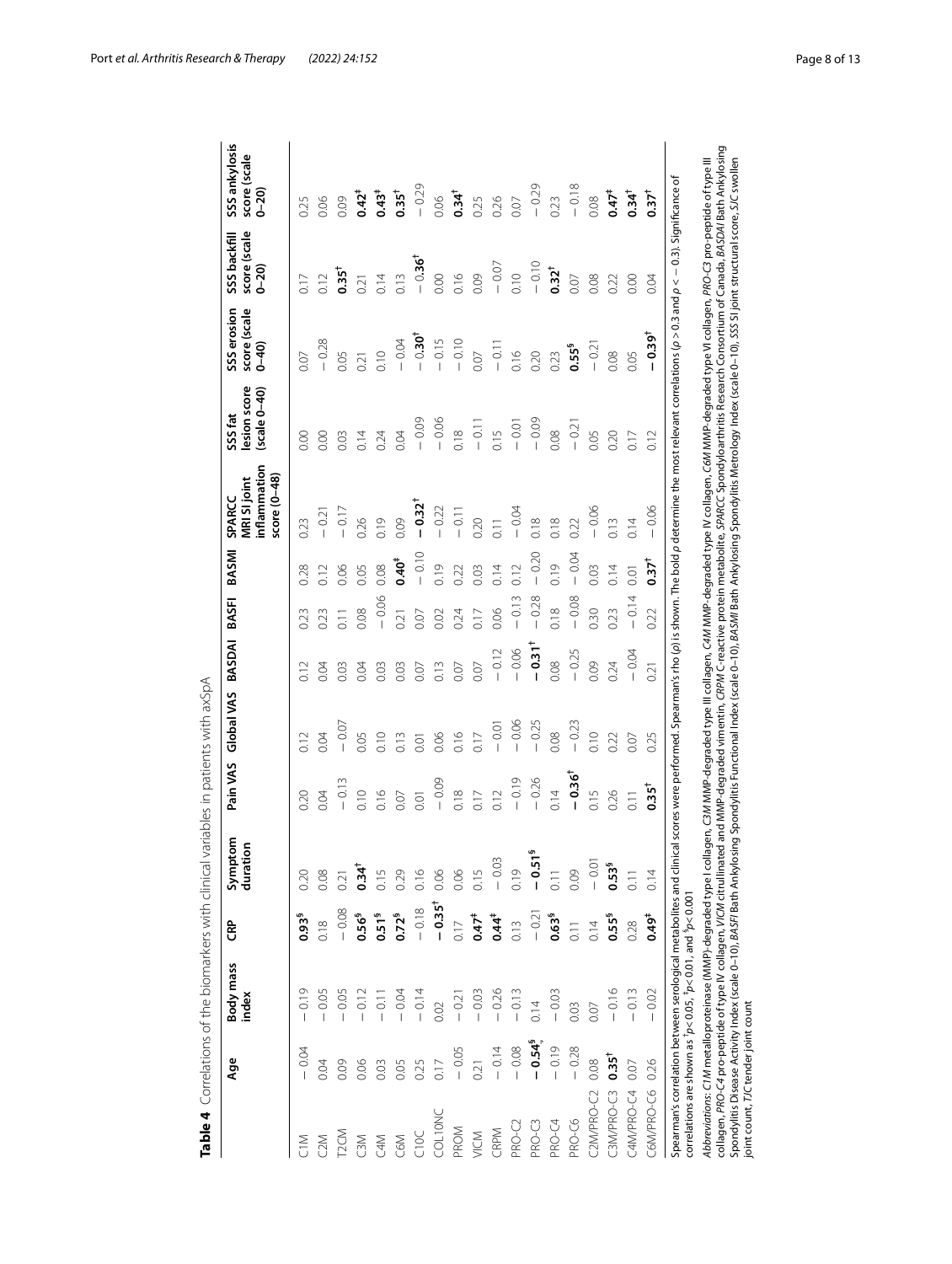herniation (Table S1, Table S2). From the clinical variables, we could include age, BMI, CRP, symptom duration, BASMI, and SPARCC SI joint infammation score. In women with postpartum pain, C6M, PRO-C4, and the ratio C4M/PRO-C4 presented a mild correlation with BMI ( $ρ \geq ±0.33$ ;  $p < 0.05-p < 0.01$ ). C4M, C6M, and PROM were mildly correlated with CRP ( $\rho \geq 0.31$ ;  $p <$ 0.05), whereas PRO-C4 presented a moderate correlation (*ρ* = 0.47, *p* < 0.01). COL10NC, PRO-C6, CRPM, and the ratio C6M/PRO-C6 presented a mild-moderate correlation with symptom duration ( $\rho \geq \pm 0.33$ ;  $p < 0.05$ - $p$ < 0.01). C10C, PRO-C4, and C4M/PRO-C4 were mild– moderately correlated with BASMI ( $\rho \geq \pm 0.3$ ;  $p < 0.05$ - $p$ < 0.01), and only C3M presented a mild correlation with infammation score (*ρ*>0.3; *p* < 0.05). C3M, C6M, PRO-C4, PRO-C6, CRPM, C10C, COL10NC, C4M/PRO-C4, and C6M/PRO-C6 did not show any relevant correlation with age (Table S1). C1M, C2M, T2CM, VICM, PRO-C2, PRO-C3, C2M/PRO-C2, and C3M/PRO-C3 did not present any relevant correlation with the clinical parameters.

In patients with disc herniation, C4M presented a moderate correlation with age ( $\rho = 0.47$ ;  $p < 0.001$ ), whereas CRPM and the ratio C4M/PRO-C4 presented a mild correlation ( $\rho \geq 0.31$ ;  $p < 0.001$ ). CRPM also presented a mild correlation with BMI ( $\rho = 0.37$ ;  $p < 0.05$ ). C1M and PROM showed a mild correlation with CRP ( $\rho \geq \pm 0.33$ , *p* < 0.01), whereas PRO-C4 and C3M/PRO-C3 showed a moderate correlation ( $\rho \ge \pm 045$ ,  $p < 0.01$ - $p < 0.001$ ). PRO-C4 mildly correlated with symptom duration (*ρ* = − 0.32; *p* < 0.05), whereas PRO-C6 showed a moderate correlation ( $\rho = -0.58$ ;  $p < 0.05$ ). C2M mildly correlated with BASMI ( $\rho > 0.31$ ; all  $p < 0.01$ ), and together with PRO-C3, it showed a mild to moderate correlation with SPARCC SI joint inflammation score ( $\rho \geq -0.35$ ; *p* < 0.05-*p* < 0.01). C1M, C2M, T2CM, COL10NC, VICM, PRO-C2, C2M/PRO-C2, and C6M/PRO-C6 did not present any relevant correlation with the clinical parameters.

# *Diagnostic utility of biomarker levels for axial spondyloarthritis*

CRP presented the highest AUC in axSpA vs. women with postpartum pain (AUC = 0.80, Table  $5$ ). CRP was also the best metabolite for the identifcation of axSpA from disc herniation patients and healthy controls. The AUC from axSpA vs. disc herniation patients was 0.71 and vs. healthy controls was 0.83 (Table [5](#page-9-0)). Moreover, for identifying axSpA from women with pelvic postpartum pain, infammation biomarkers VICM and PROM as well as PRO-C4 had higher AUC than the rest of tested bio-markers (Table [5](#page-9-0)). To discriminate between axSpA and healthy subjects, PRO-C4, C6M, and C1M presented the second, third, and fourth highest AUC after CRP. However, the rest of biomarkers presented weak AUCs for diferentiating patients with axSpA from women with pelvic postpartum pain, patients with disc herniation and control subjects (AUC < 0.73, Table [5\)](#page-9-0).

## **Discussion**

The present study evaluated the ability of ECM turnover biomarkers to separate patients with axSpA particularly from women with postpartum pelvic pain 4 to 16months after delivery, but also patients with disc herniation, and healthy subjects, the latter including women without postpartum pelvic pain, subjects with various types of physical strain (i.e., cleaning staf and long-distance runners), and healthy men. The data suggest an increased rate of type I, IV, and VI collagen degradation (C1M, C4M and C6M), type III and IV collagen formation (PRO-C3 and PRO-C4), and chronic infammation (VICM) in axSpA patients compared to women with postpartum pelvic pain, patients with disc herniation, and healthy subjects. The biomarkers C1M, C3M, C4M, C6M, PRO-C4, and CRPM moderate–strongly correlated with CRP. The AUC analysis showed that the overall best ECM biomarker to separate patients with axSpA from both women with postpartum pain and healthy subjects was PRO-C4. To our knowledge, this is the frst study to use ECM turnover biomarkers to identify axSpA patients from women with postpartum pelvis pain and other nonaxSpA subjects sufering from similar symptoms, and this is important because MRI detected bone marrow edema (BME) in the SI joints is frequent in these groups, where one or more ECM biomarkers potentially may have a clinical utility. These results demonstrate that collagen turnover and infammation biomarkers derived from the ECM are upregulated in serum from axSpA patients and may indicate disease activity. Such biomarkers may have a future role as diagnostic tools for axSpA together with MRI or potentially independently. In addition, these ECM biomarkers may be useful to separate patients with axSpA from other back pain conditions that challenge diagnostics in routine care.

Recently, early diagnosis has been improved due to advances of MRI techniques; however, it is costly, not widely available, and requires experienced professionals to interpret the fndings [\[3](#page-11-2)]. Moreover, BME and fat lesions detected by MRI that often are present in patients with axSpA are also frequently seen in non-axSpA subjects, particularly in women with postpartum buttock/ pelvic pain [[7\]](#page-11-6). Therefore, a panel of serological biomarkers may aid the need of diagnostic tools to diferentiate between patients with axSpA from non-axSpA controls.

We explored a panel of biomarkers to identify the best ECM biomarker for diferentiation of patients with axSpA from subjects sufering from other conditions with low back pain or healthy subjects with various types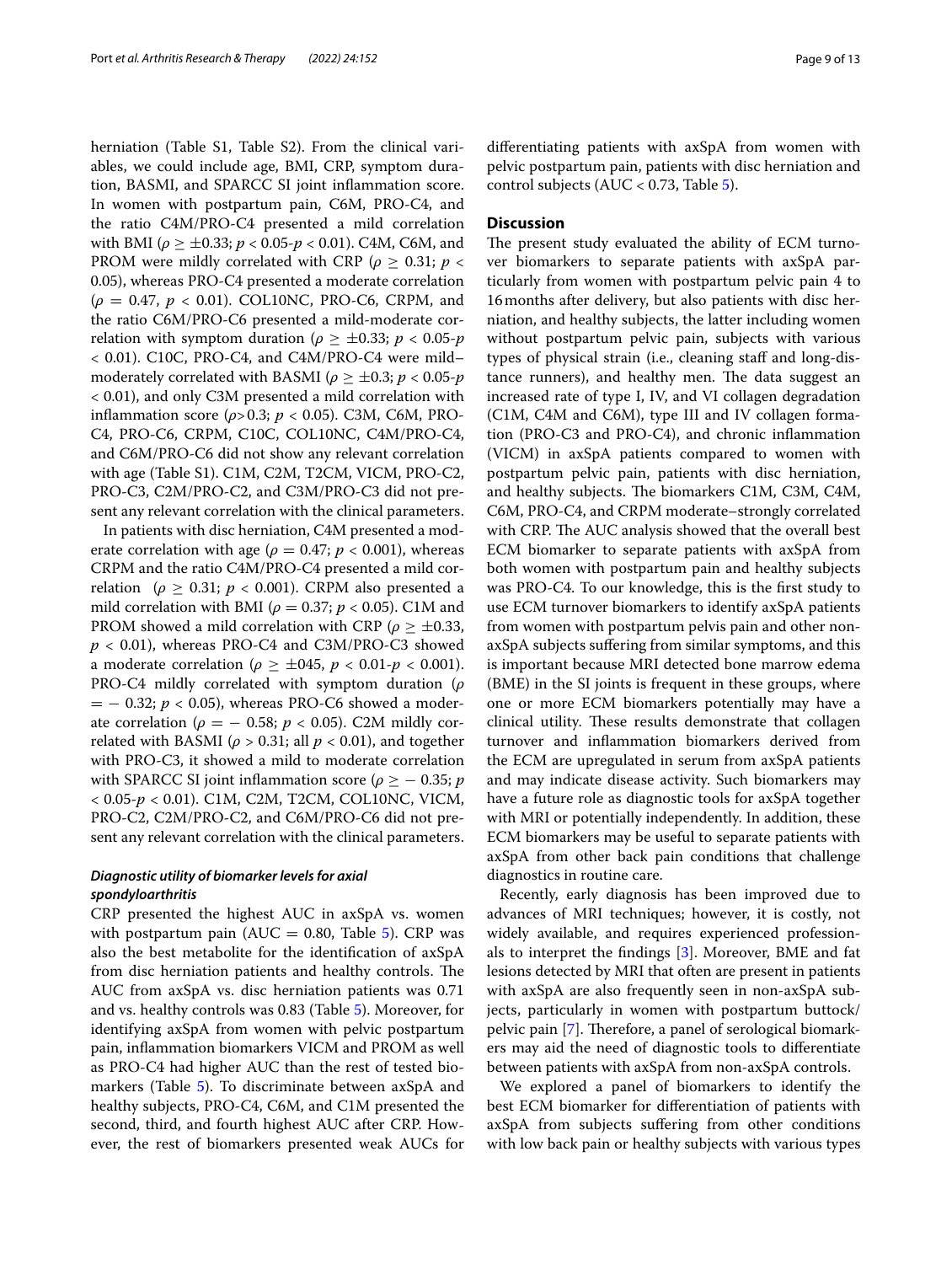<span id="page-9-0"></span>

|                   |                        | AxSpA vs women with postpartum pain AxSpA vs disc herniation patients |      |           |                        |        |       |           | AxSpA vs healthy controls |        |      |           |
|-------------------|------------------------|-----------------------------------------------------------------------|------|-----------|------------------------|--------|-------|-----------|---------------------------|--------|------|-----------|
|                   | <b>AUROC [95% CI]</b>  | Т                                                                     | s    | <b>SP</b> | <b>AUROC [95% CI]</b>  | T      | S     | <b>SP</b> | <b>AUROC [95% CI]</b>     | т      | S    | <b>SP</b> |
| C1M               | 0.66 [0.50-0.82]       | 66.2                                                                  | 0.96 | 0.43      | 0.59 [0.40-0.78]       | 67.8   | 0.92  | 0.43      | $0.73$ [0.61-0.86]        | 72.7   | 0.98 | 0.43      |
| C <sub>2</sub> M  | $0.41$ $[0.24 - 0.58]$ | 18.2                                                                  | 0.25 | 0.87      | $0.38$ [0.18-0.58]     | 35.2   | 1.00  | 0.043     | $0.56$ $[0.42 - 0.70]$    | 19.8   | 0.44 | 0.78      |
| T <sub>2</sub> CM | $0.60$ $[0.43 - 0.77]$ | 5.4                                                                   | 0.71 | 0.61      | $0.51$ $[0.30 - 0.72]$ | 5.6    | 0.75  | 0.48      | $0.56$ $[0.42 - 0.70]$    | 5.4    | 0.65 | 0.61      |
| C <sub>3</sub> M  | $0.50$ $[0.32 - 0.68]$ | 18.1                                                                  | 1.00 | 0.26      | $0.45$ $[0.25 - 0.66]$ | 15.9   | 0.75  | 0.35      | $0.54$ [0.39-0.69]        | 20.1   | 0.98 | 0.22      |
| C <sub>4</sub> M  | $0.65$ $[0.47 - 0.82]$ | 33.9                                                                  | 0.92 | 0.57      | $0.57$ $[0.35 - 0.78]$ | 28.1   | 0.67  | 0.61      | $0.68$ [0.54-0.82]        | 33.7   | 0.81 | 0.57      |
| C6M               | $0.68$ [0.51-0.84]     | 19.6                                                                  | 0.88 | 0.57      | $0.47$ [0.27-0.68]     | 23.1   | 0.75  | 0.35      | $0.73$ [0.59-0.87]        | 19.4   | 0.90 | 0.57      |
| C10C              | $0.42$ $[0.25 - 0.59]$ | 2924.8                                                                | 0.88 | 0.22      | $0.49$ $[0.28 - 0.70]$ | 1698.7 | 0.083 | 1.00      | $0.61$ $[0.47 - 0.75]$    | 2332   | 0.54 | 0.70      |
| COL10NC           | $0.45$ $[0.28 - 0.62]$ | 13.7                                                                  | 0.96 | 0.22      | $0.50$ $[0.29 - 0.72]$ | 13.5   | 0.92  | 0.22      | $0.36$ $[0.21 - 0.51]$    | 16.4   | 0.96 | 0.13      |
| <b>PROM</b>       | $0.75$ [0.61-0.89]     | 0.27                                                                  | 0.83 | 0.65      | $0.59$ $[0.40 - 0.79]$ | 0.34   | 0.92  | 0.43      | $0.69$ [0.56 - 0.82]      | 0.34   | 0.91 | 0.43      |
| <b>VICM</b>       | $0.77$ [0.63-0.91]     | 3.6                                                                   | 0.79 | 0.70      | $0.68$ [0.48-0.89]     | 2.6    | 0.58  | 0.83      | $0.72$ [0.58 - 0.85]      | 3.0    | 0.59 | 0.78      |
| <b>CRPM</b>       | $0.65$ $[0.49 - 0.81]$ | 11.1                                                                  | 0.75 | 0.57      | $0.58$ [0.37-0.80]     | 11.5   | 0.75  | 0.52      | $0.62$ [0.47-0.77]        | 11.7   | 0.75 | 0.52      |
| PRO-C2            | $0.43$ $[0.26 - 0.60]$ | 21.6                                                                  | 0.50 | 0.57      | $0.54$ $[0.31 - 0.78]$ | 16.7   | 0.42  | 0.91      | $0.47$ $[0.33 - 0.61]$    | 16.7   | 0.15 | 0.91      |
| PRO-C3            | $0.48$ $[0.31 - 0.65]$ | 10.8                                                                  | 0.67 | 0.43      | $0.39$ $[0.20 - 0.58]$ | 11.5   | 0.75  | 0.3       | $0.36$ [0.21-0.50]        | 18.1   | 0.98 | 0.043     |
| PRO-C4            | $0.75$ [0.61-0.89]     | 7227                                                                  | 0.79 | 0.65      | $0.59$ [0.39-0.80]     | 7575.1 | 0.83  | 0.43      | $0.82$ [0.73-0.92]        | 7224.1 | 0.88 | 0.65      |
| PRO-C6            | $0.39$ $[0.22 - 0.55]$ | 10.1                                                                  | 0.92 | 0.13      | $0.45$ [0.23-0.66]     | 12.5   | 1.00  | 0.087     | $0.60$ $[0.45 - 0.74]$    | 5.1    | 0.31 | 0.91      |
| C2M/PRO-C2        | $0.46$ [0.28-0.63]     | 0.54                                                                  | 0.12 | 1.00      | $0.43$ [0.20-0.66]     | 0.91   | 0.42  | 0.74      | $0.56$ [0.41-0.70]        | 1.1    | 0.65 | 0.57      |
| C3M/PRO-C3        | $0.53$ $[0.36 - 0.71]$ | 2.2                                                                   | 1.00 | 0.22      | $0.49$ $[0.28 - 0.70]$ | 2.3    | 1.00  | 0.22      | $0.61$ $[0.46 - 0.75]$    | 1.2    | 0.48 | 0.74      |
| C4M/PRO-C4        | $0.53$ $[0.35 - 0.72]$ | 0.004                                                                 | 0.75 | 0.52      | $0.56$ $[0.36 - 0.77]$ | 0.0052 | 0.92  | 0.35      | $0.53$ [0.36-0.69]        | 0.005  | 0.85 | 0.39      |
| C6M/PRO-C6        | $0.71$ [0.56-0.86]     | 3.0                                                                   | 0.79 | 0.61      | $0.56$ [0.35-0.77]     | 2.5    | 0.42  | 0.78      | $0.61$ [0.47-0.76]        | 3.1    | 0.73 | 0.57      |
| <b>CRP</b>        | $0.80$ [0.67-0.93]     | 1.9                                                                   | 0.88 | 0.61      | $0.71$ [0.54-0.88]     | 2.5    | 0.83  | 0.57      | $0.83$ [0.73-0.93]        | 1.8    | 0.85 | 0.65      |

The analyses were performed using AUROC, and threshold, sensitivity and specificity are provided. AUC that had statistical significance of  $p < 0.001$  are highlighted in bold

*Abbreviations*: *AUROC* area under receiver operator characteristics curve, *T* threshold (ng/ml), *S* sensitivity, *SP* specifcity, *CI* confdence interval, *C1M* metalloproteinase (MMP)-degraded type I collagen, *C2M* metalloproteinase (MMP)-degraded type II collagen, *T2CM* MMP-1 and MMP-13-mediated degradation of type II collagen, *C3M* MMP-degraded type III collagen, *C4M* MMP-degraded type IV collagen, *C6M* MMP-degraded type VI collagen, *C10C* cathepsin-K-mediated degradation of type X collagen, *COL10NC* NC domain of type X collagen, *PROM* MMP-1 and MMP-13-mediated degradation of prolargin, *VICM* citrullinated and MMP-degraded vimentin, *CRPM* C-reactive protein metabolite, *CRP* C reactive protein, *PRO-C2* pro-peptide of type II collagen, *PRO-C3* pro-peptide of type III collagen, *PRO-C4* pro-peptide of type IV collagen, *PRO-C6* pro-peptide of type VI collagen

of strain. The levels of C1M, C4M, and C6M were higher in axSpA patients compared to women with postpartum pelvic pain, patients with disc herniation and healthy controls, indicating an enhanced ECM turnover of soft tissue and joint structures. Specifcally, C1M and C6M indicate a turnover of the connective tissue, whereas C4M suggests the remodeling of the basal lamina [\[17](#page-12-3)]. These results are in agreement with previous findings  $[12, 12]$  $[12, 12]$ [18\]](#page-12-4), where serum levels of C1M, C3M, C4M, and C6M were higher in patients with axSpA compared to healthy controls. C2M and T2CM, which are measures of cartilage loss, could not separate axSpA patients from the rest of the non-axSpA groups. In contrast, Bay-Jensen et al. [[18\]](#page-12-4) observed higher levels of C2M in patients with AS compared to controls, but the patients in our study had an average symptom duration of 8 years which might differ from the previous study and C2M may be increased in early stages of the disease. Neither type X collagen degradation quantifed by C10C nor COL10NC measuring endochondral bone formation was able to diferentiate  $axSpA$  patients from non- $axSpA$  controls. These findings

confrm previously published data, where no diferences were found between patients with axSpA and control subjects, albeit they included patients with PsA [\[20](#page-12-6)]. Previous fndings suggest that chondrocyte hypertrophy may not be the main pathway involved in joint remodeling and fusion in axSpA [\[37](#page-12-23)]. Overall, the increased degradation of tissue specifc collagens may result in the defcient formation of the structures of the joints, entheses, and adjacent structures and contribute in their biomechanical failure [[12\]](#page-11-11). Other biomarkers refecting bone metabolism, such as MMP3, have been associated with symptoms and signs of infammation and structural damage progression and may therefore be a reliable biomarker in axSpA. MMP3 has also shown potential as being a reproducible, sensitive, and specifc biomarker refecting disease activity and associated with MRI measures and clinical assessment parameters [[38–](#page-12-24)[41](#page-12-25)].

Remodeling of the ECM involves the formation of new collagens in the interstitial connective tissue matrix and the basement membrane  $[13]$  $[13]$ . We found that levels of type III collagen formation biomarkers were decreased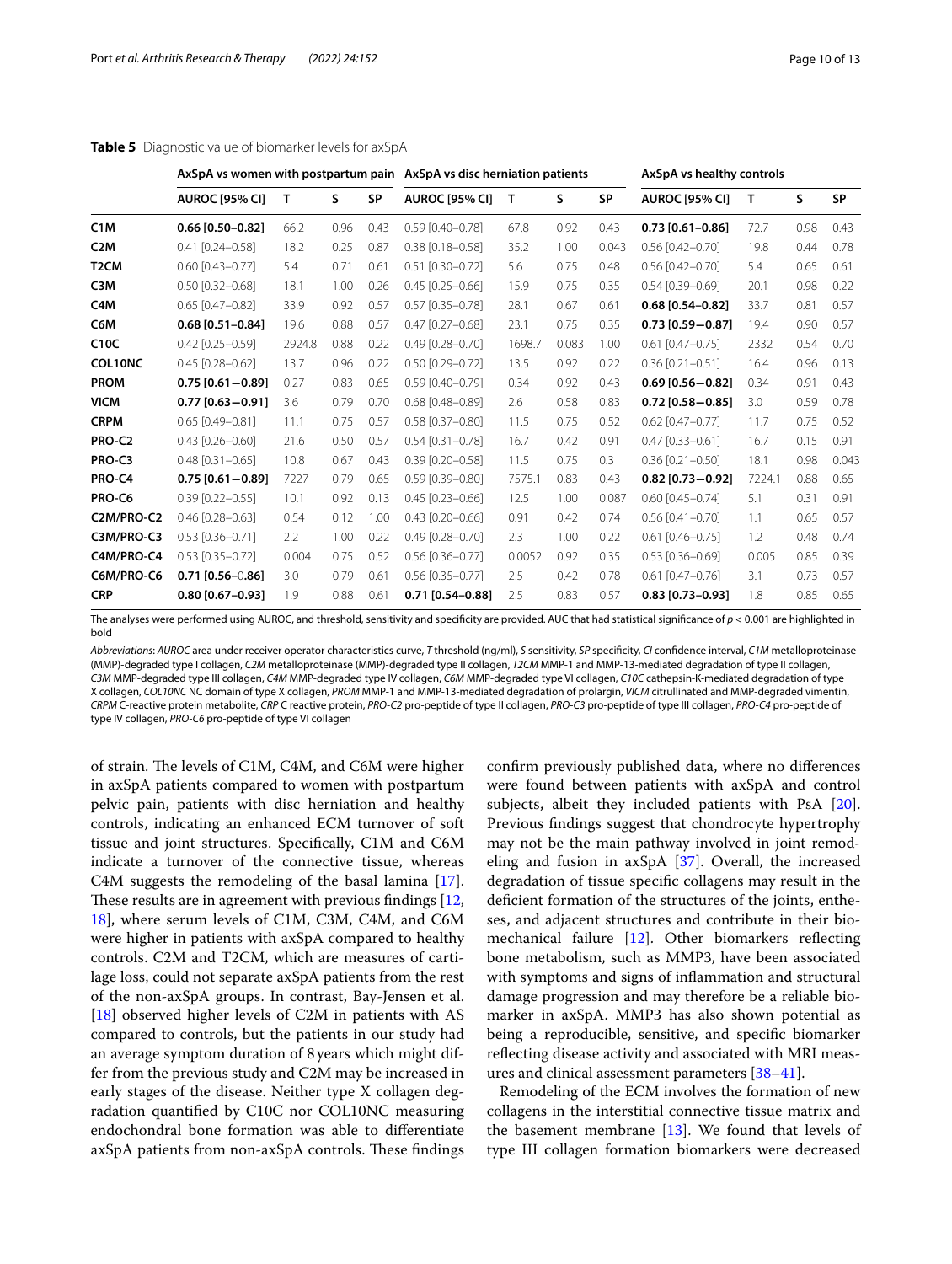in patients with axSpA compared to the healthy controls, whereas levels of type IV collagen formation biomarker were increased compared to the women with postpartum pelvic pain and healthy controls. This suggest that the excessive turnover of the ECM is not only explained by an increased degradation of collagens, as the formation of collagens is also decreased or increased, which leads to an unbalanced collagen formation/degradation. It has been demonstrated that higher levels of PRO-C3 and PRO-C4 are associated with liver fbrosis [\[34,](#page-12-20) [35](#page-12-21)], whereas PRO-C6 is related with type I diabetes [\[36](#page-12-22)]. PRO-C3 but not PRO-C6 is also elevated in patients with RA [[42\]](#page-12-26). According to our results, these biomarkers are also suggested to be relevant in axSpA. We did not fnd any diference in the levels of type II collagen formation biomarker among the diferent groups. Luo et al. [[33](#page-12-19)] demonstrated that PRO-C2 was signifcantly higher in control subjects compared to patients with osteoarthritis, suggesting that a decompensated formation of type II collagen is related to the pathology events.

Chronic infammation is one of the hallmarks of axSpA [[1\]](#page-11-0). The biomarkers CRPM, PROM, and VICM reflect systemic infammation, turnover in cartilage, and macrophage activity, respectively [[14,](#page-12-0) [22,](#page-12-8) [32](#page-12-18)]. Previously, CRPM has shown to be associated with BASDAI and could segregate AS from nr-axSpA [\[14\]](#page-12-0), while VICM was associated with burden of AS disease  $[22]$  $[22]$ . This is the frst study investigating PROM in axSpA, but it has previously been shown to be upregulated in PsA patients [[32\]](#page-12-18). Of the three inflammation biomarkers, we only found that VICM levels were increased in patients with axSpA compared to the non-axSpA groups. Further investigation is needed to study the potential of CRPM, VICM, and PROM as candidates to identify patients with axSpA. Interestingly, the levels of C4M and VICM were no longer signifcantly diferent between patients with axSpA and non-axSpA controls, when adjusting for the SPARCC infammation score, and some of the other biomarkers, such as C1M, C6M, and PRO-C4 were less signifcant compared to when the other models were used. This may suggest that biomarkers C1M, C6M, and PRO-C4 are dependent on infammation, refected by swollen joint BME.

In the current study, clinical data such as symptom duration, clinical indices, and MRI of the SI joints were available and allowed evaluation of ECM turnover biomarkers with disease activity and MRI measurements of infammation and structural damage. No strong correlations were found between the ECM turnover biomarkers and the clinical data or MRI fndings in patients with axSpA. However, C3M and PRO-C3 showed a mild correlation with symptom duration of the disease in patients with axSpA, and C3M presented a mild-moderate correlation with the total SPARCC infammation score in women with pelvic postpartum pain.

The SPARCC SSS erosion score presented a mild to moderate correlation with C10C and PRO-C6, the backfll score a mild to moderate correlation with T2CM, C10C, and PRO-C4, and the ankylosis score a mild to moderate correlation with the ECM turnover biomarkers C3M, C4M, C6M, and PROM in patients with axSpA. Erosion, backfll, and ankylosis scores refect bone destruction, early bone formation, and late bone formation, respectively [\[4](#page-11-3)]. Our results may suggest that certain biomarkers are better at diagnosing the diferent stages of axSpA. In agreement with our fndings, Bay-Jensen et al. [[18\]](#page-12-4) showed a correlation between C3M serum levels and disease activity and structural damage characterized by modifed Stoke Ankylosing Spondylitis Spinal Score in AS patients.

CRP presented the best diagnostic capacity to diferentiate patients with axSpA from women with pelvic postpartum pain, patients with disc herniation, and healthy controls, while PRO-C4 was the best ECM turnover biomarker for segregating patients with axSpA from women with pelvic postpartum pain and healthy controls. In contrast, Hušáková et al. [[12](#page-11-11)] and Bay-Jensen et al .[[18](#page-12-4)] showed that C3M was the best ECM turnover biomarker for separating AS from asymptomatic controls with an AUC of 0.95 and 0.85, respectively. Moreover, C1M and C4M performed better in segregating AS from asymptomatic controls than CRP (0.90 and 0.96 compared to 0.82), [\[12](#page-11-11)]. For true diagnostic purposes, a biomarker panel should probably be generated to guarantee a valid diagnosis and recognition of patients with axSpA from other back pain conditions. Further validation of the biomarkers is needed to confrm their use as diagnostic and more accessible tools than MRI.

The major strength of this study was the heterogeneity in the non-axSpA control group, including subjects with and without back pain. Moreover, all the clinical data regarding the MRI of SI joints obtained from all the subjects of the study allowed us to evaluate correlations between the biomarkers data and local infammation. Limitations of the study include the sample size and an uneven gender distribution between the groups. Another limitation is the lack of erythrocyte sedimentation rate (ESR), since this has been shown to refect infammation in patients with axSpA and would be interesting to compare with the ECM biomarkers [\[43](#page-12-27)].

In conclusion, this study showed an altered ECM turnover quantifed by biomarkers of type I, III, IV, and VI collagen and infammation in patients with axSpA compared to non-axSpA subjects. Some associations between the biomarkers and clinical data and MRI scores, respectively, were found. PRO-C4 was the best ECM biomarker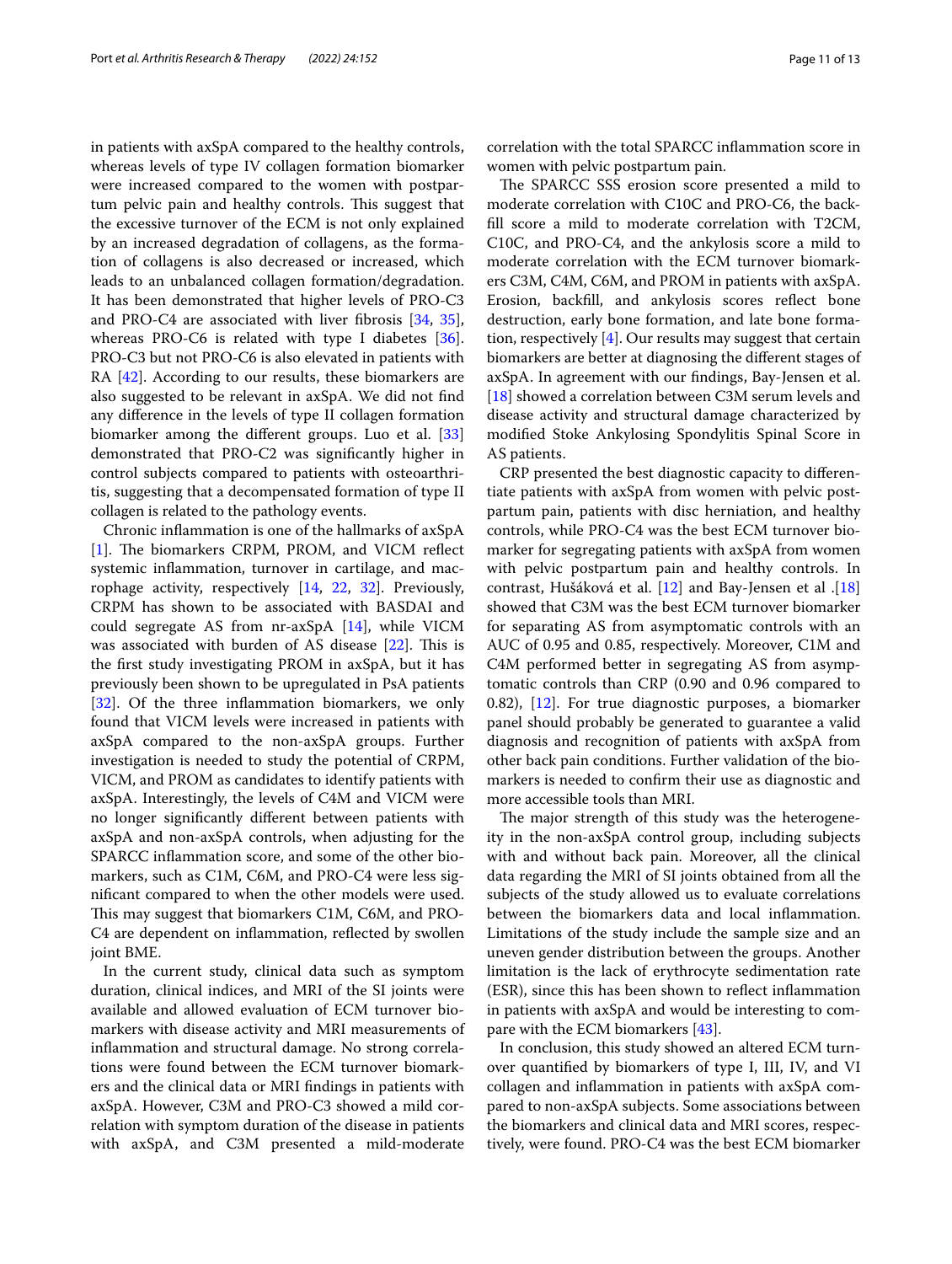for separating patients with axSpA from non-axSpA subjects, but further studies are needed to identify biomarkers as true diagnostic tools. Overall, the investigated biomarkers may potentially be useful, either in combination with MRI or independently, to separate patients with axSpA from other back pain conditions; however, further validations are required.

#### **Abbreviations**

AS: Ankylosis spondylitis; AUROC: Area under the receiver operating characteristic curve; AxSpA: Axial spondyloarthritis; BASDAI: Bath Ankylosing Spondylitis Disease Activity Index; BASMI: Bath Ankylosing Spondylitis Metrology Index; BME: Bone marrow edema; C10C: Cathepsin-K-mediated degradation of type X collagen; C1M: MMP-2/9/13-degraded type I collagen; C2M: MMP (multiple)-degraded type II collagen; C3M: MMP-9-degraded type III collagen; C4M: MMP (multiple)-degraded type IV collagen; C6M: MMP-degraded type VI collagen; COL10NC: NC1 domain of type X collagen; CRP: C-reactive protein; CRPM: C-reactive protein metabolite; ECM: Extracellular matrix; MMP: Matrix metalloprotease; MRI: Magnetic resonance imaging; PRO-C2: Type II collagen N-terminal pro-peptide; PRO-C3: Type III collagen N-terminal pro-peptide; PRO-C4: Type IV 7S domain collagen; PRO-C6: Type VI collagen C5 domain; PROM: MMP-cleaved prolargin; PsA: Psoriatic arthritis; RA: Rheumatoid arthritis; SI: Sacroiliac; SPARCC: Spondyloarthritis Research Consortium of Canada; SSS: SI Joint Structural Scores; T2CM: Collagenase-degraded type II collagen; VICM: Citrullinated and MMP-degraded vimentin.

#### **Supplementary Information**

The online version contains supplementary material available at [https://doi.](https://doi.org/10.1186/s13075-022-02839-1) [org/10.1186/s13075-022-02839-1](https://doi.org/10.1186/s13075-022-02839-1).

<span id="page-11-13"></span>**Additional fle 1: Supplementary Figure S1.** Biomarker levels compared between groups. **Table S1.** Correlations of the biomarkers with clinical variables in women with pelvic postpartum pain. **Table S2.** Correlations of the biomarkers with clinical variables in patients with disc herniation.

#### **Acknowledgements**

Not applicable

#### **Authors' contributions**

HP performed the biomarker measurements, analyzed and interpreted the data, and was a major contributor in writing the manuscript. SH designed the biomarker measurements, interpreted the data, and was a contributor in writing the manuscript. SF performed the biomarker measurements. ACBJ and MK interpreted the data and provided meticulous revisions. SS, IJ, and LMC collected the serum samples and performed the physical examinations of the patients. MØ designed and directed the MASH study and interpreted the data. SJ designed and directed the MASH study, interpreted the data, and was a contributor in writing the manuscript. All authors approved the fnal manuscript.

#### **Funding**

The current study was supported by Innovation Fund Denmark (0153-00086B) and Danish Research Foundation.

#### **Availability of data and materials**

The datasets used and/or analyzed during the current study are available from the corresponding author on reasonable request.

#### **Declarations**

#### **Ethics approval and consent to participate**

The samples used in this study belong to the MASH study, which was supported by Rigshospitalet and a study grant from the Danish Rheumatism Association (R102-A2132-B98).

#### **Consent for publication**

Not applicable

#### **Competing interests**

Dr. Nielsen is full-time employee at Nordic Bioscience A/S. Dr. Bay-Jensen and Dr. Karsdal are employed at and own stocks in Nordic Bioscience A/S. Dr. Seven has received consulting fees, speaking fees, and/or honoraria from UCB and Sanof (less than \$10,000 each) and from Novartis (more than \$10,000) and research support from Novartis. Dr. Østergaard has received consulting fees, speaking fees, and/or honoraria from AbbVie, Bristol-Myers Squibb, Boehringer Ingelheim, Celegene, Eli Lilly, Hospira, Janssen, Merck, Novartis, Novo, Orion, Pfzer, Regeneron, Roche, and UCB (less than \$10,000 each). Dr. Pedersen has received speaking fees from MSD, Pfzer, AbbVie, and UCB (less than \$10,000 each), consulting fees and/or honoraria from AbbVie (less than \$10,000), consulting fees, speaking fees, and/or honoraria from Novartis (more than \$10,000), and research support from AbbVie, MSD, and Novartis.

#### **Author details**

<sup>1</sup> Nordic Bioscience A/S, Immunoscience, Herlev hovedgade 207, 2730 Herlev, Denmark.<sup>2</sup> University of Copenhagen, Clinical Medicine, Copenhagen, Denmark.<sup>3</sup> Technical University of Denmark, Biomedicine and Biotechnology, Kgs. Lyngby, Denmark. <sup>4</sup>Rigshospitalet, Center for Arthritis Research, Glostrup, Denmark.<sup>5</sup> Frederiksberg Hospital, Radiology, Frederiksberg, Denmark.

# Received: 19 January 2022 Accepted: 15 June 2022

#### **References**

- <span id="page-11-0"></span>1. Sieper J, Poddubnyy D. Axial spondyloarthritis. Lancet. 2017;390:73–84.
- <span id="page-11-1"></span>2. Rudwaleit M. New approaches to diagnosis and classifcation of axial and peripheral spondyloarthritis. Curr Opin Rheumatol. 2010;22:375–80.
- <span id="page-11-2"></span>3. Lorenzin M, Ometto F, Ortolan A, Felicetti M, Favero M, Doria A, et al. An update on serum biomarkers to assess axial spondyloarthritis and to guide treatment decision. Ther Adv Musculoskelet Dis. 2020;12:1–19.
- <span id="page-11-3"></span>4. Weber U, Lambert RGW, Østergaard M, Hodler J, Pedersen SJ, Maksymowych WP. The diagnostic utility of magnetic resonance imaging in spondylarthritis: an international multicenter evaluation of one hundred eighty-seven subjects. Arthritis Rheum. 2010;62:3048–58.
- <span id="page-11-4"></span>5. Arnbak B, Jensen TS, Egund N, Zejden A, Hørslev-Petersen K, Manniche C, et al. Prevalence of degenerative and spondyloarthritis-related magnetic resonance imaging fndings in the spine and sacroiliac joints in patients with persistent low back pain. Eur Radiol. 2016;26:1191–203.
- <span id="page-11-5"></span>6. de Winter J, de Hooge M, van de Sande M, de Jong H, van Hoeven L, de Koning A, et al. Magnetic resonance imaging of the sacroiliac joints indicating sacroiliitis according to the assessment of spondyloarthritis international society defnition in healthy individuals, runners, and women with postpartum back pain. Arthritis Rheumatol. 2018;70:1042–8.
- <span id="page-11-6"></span>7. Seven S, Østergaard M, Morsel-Carlsen L, Sørensen IJ, Bonde B, Thamsborg G, et al. Magnetic resonance imaging of lesions in the sacroiliac joints for differentiation of patients with axial spondyloarthritis from control subjects with or without pelvic or buttock pain: a prospective, crosssectional study of 204 participants. Arthritis Rheumatol. 2019;71:2034–46.
- <span id="page-11-7"></span>8. Weber U, Jurik AG, Zejden A, Larsen E, Jørgensen SH, Rufbach K, et al. Frequency and anatomic distribution of magnetic resonance imaging features in the sacroiliac joints of young athletes. Arthritis Rheumatol. 2018;70:736–45.
- <span id="page-11-8"></span>9. Prajzlerová K, Grobelná K, Pavelka K, Šenolt L, Filková M. An update on biomarkers in axial spondyloarthritis. Autoimmun Rev. 2016;15:501–9.
- <span id="page-11-9"></span>10. Maksymowych WP. Biomarkers for diagnosis of axial spondyloarthritis, disease activity, prognosis, and prediction of response to therapy. Front Immunol. 2019;10:305.
- <span id="page-11-10"></span>11. Dougados M, Gueguen A, Nakache JP, Velicitat P, Zeidler H, Veys E, et al. Clinical relevance of C-reactive protein in axial involvement of ankylosing spondylitis. J Rheumatol. 1999;26:971–4.
- <span id="page-11-11"></span>12. Hušáková M, Bay-Jensen AC, Forejtová Š, Zegzulková K, Tomčík M, Gregová M, et al. Metabolites of type I, II, III, and IV collagen may serve as markers of disease activity in axial spondyloarthritis. Sci Rep. 2019;9:1–10.
- <span id="page-11-12"></span>13. Frantz C, Stewart KM, Weaver VM. The extracellular matrix at a glance. J Cell Sci. 2010;123:4195–200.